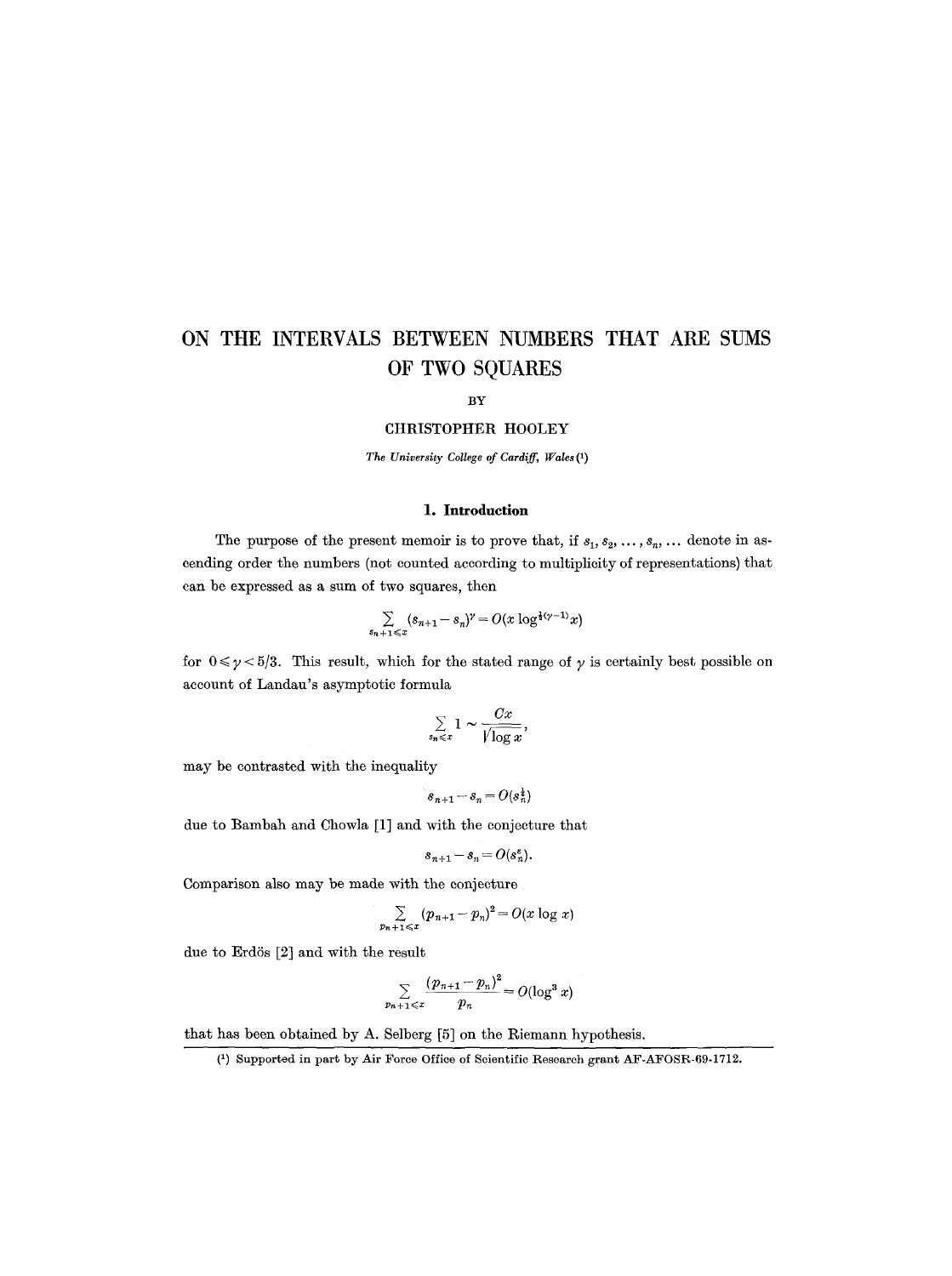The method depends on the application of an idea already used by the author in connection with a similar problem concerning the numbers prime to  $n \ [4]$ , the principle involved being that there is a connection between the size of the moments of  $s_{n+1}-s_n$ and that of the dispersion of sums of the form

$$
\sum_{m \leq n < m+h} f(n)
$$

for given h and variable m, where  $f(n)$  is a function that vanishes unless n be a sum of two squares. Furthermore by a transformation the dispersion in turn can be estimated provided asymptotic formulae with sufficiently accurate error terms can be obtained for various sums involving  $f(n)$ , including in particular a sum of the form

$$
\sum_{n\leqslant x}f(n)\,f(n+k).
$$

The choice of function  $f(n)$ , however, for the problem considered here presents a major difficulty in relation to the latter sum, since neither of the two most natural functions  $r(n)$  or  $r<sub>1</sub>(n)$  is altogether satisfactory, defining as usual  $r(n)$  to be the number of representations of n as a sum of two squares and  $r_1(n)$  to be 1 or 0 according as n be or not be expressible as a sum of two squares. On the one hand, although there is an asymptotic formula due to Estermann for the sum when  $f(n) = r(n)$ , the use of  $r(n)$  only permits the contribution of the larger intervals  $s_{n+1} - s_n$  to be assessed satisfactorily on account of the well-known phenomenon that the weighting inherent in *r(n)* tends to emphasis numbers with an abnormally large number of prime factors. On the other hand the use of  $r_1(n)$  is impossible because it would require an asymptotic formula (not merely an upper or lower bound) for the sum

$$
\sum_{n\leqslant x}r_1(n)\,r_1(n+k),
$$

the determination and proof of such a formula apparently involving much the same difficulties as are encountered in connection with the sum

$$
\sum_{n\leqslant x}\Lambda(n)\Lambda(n+k).
$$

To obviate the difficulties relating to the smaller intervals a new function  $\rho(n)$  is defined by affecting *r(n)* with a dampening factor *t(n)* which has the overall effect of reducing the order of magnitude of the function but which at the same time allows the corresponding asymptotic formulae to be determined. Defined in such a way that it mimics as far as possible the function  $2^{-\omega^*(n)}$ , where  $\omega^*(n)$  is the number of prime factors of n congruent to 1, modulo 4, the function  $t(n)$  is not necessarily always positive but gives rise by its multiplication with  $r(n)$  to a function  $f(n)$  that has the necessary feature that it vanishes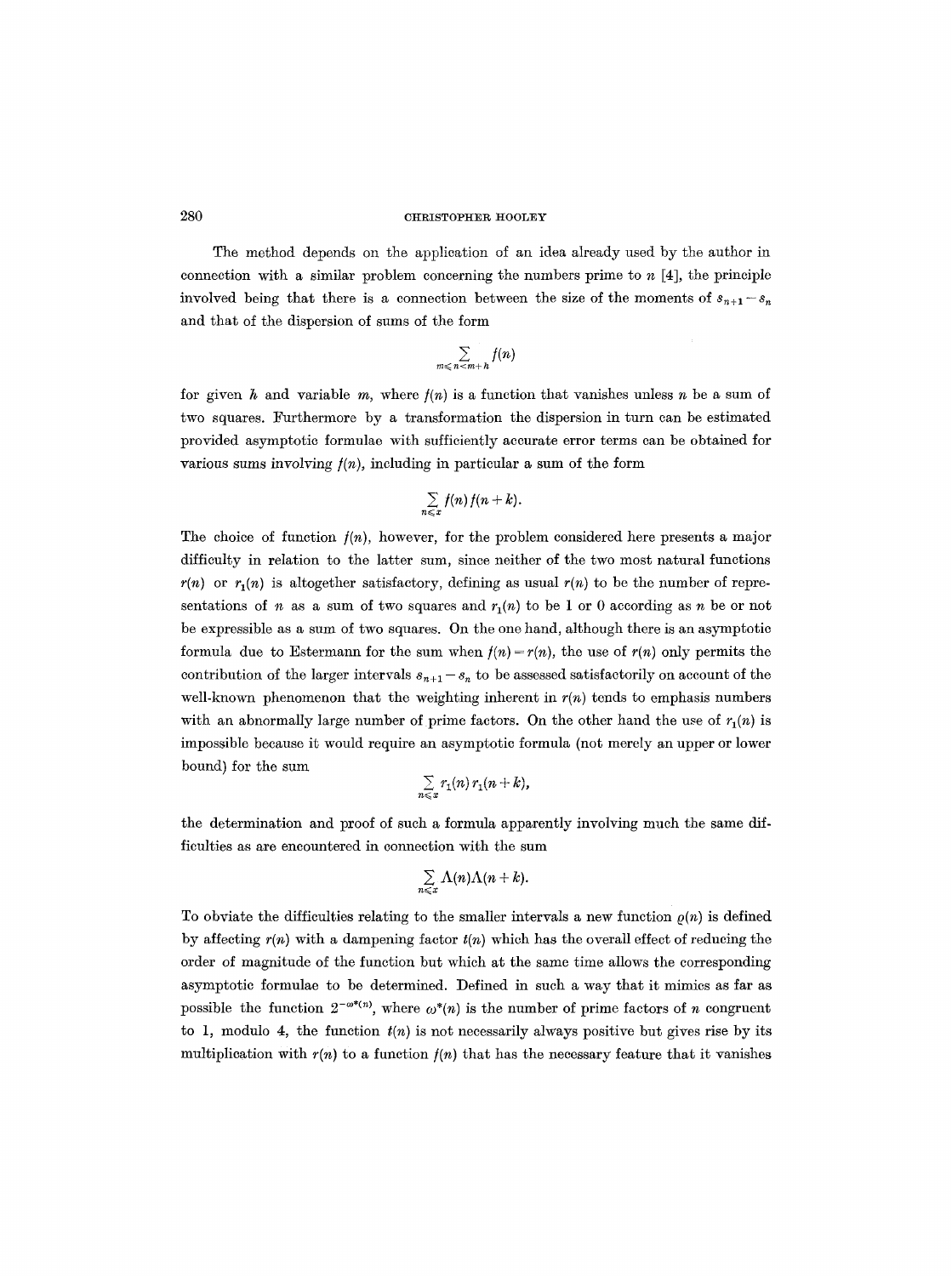when  $n$  is not a sum of two squares. The asymptotic formulae, which require some delicate and intricate analysis for their proof, then furnish an estimate for the dispersion that is satisfactory in respect of the smaller intervals.

Finally it may be remarked that the introduction of the function  $t(n)$  forms the genesis of a principle which has other applications in the theory of numbers and of which it is hoped to give an account in due course.

### **2. Notation**

The letters  $\delta$ , h, k, l,  $\lambda$ ,  $\mu$ , n, and  $\rho$  are positive integers;  $\alpha$ ,  $\beta$ , and m are integers; p is a positive prime number; the letter  $d$  with or without a subscript or an asterisk is throughout a positive square-free integer (possibly 1) composed entirely of prime factors p such that  $p \equiv 1$ , mod 4.

The letter x denotes an integer variable to be regarded as tending to infinity, all appropriate inequalities that are true for sufficiently large  $x$  being therefore assumed to hold; y,  $y_1$  are real numbers not less than 1; v is a function of x to be defined later;  $s=\sigma+it$ .

The positive highest common factor and lowest common multiple of  $\lambda$ ,  $\mu$  are denoted by  $(\lambda, \mu)$  and  $[\lambda, \mu]$ , respectively;  $\sigma_n(h)$  is the sum of the  $a^{th}$  powers of the divisors of h;  $\omega(n)$  is the number of distinct prime factors of n; [u] is, where appropriate, the integral part of  $u: \chi(n)$  is the non-principal character, modulo 4.

The letter  $\varepsilon$  indicates an arbitrarily small positive constant while  $\eta$  indicates some positive constant appropriate to the context. The equation  $f = O(|g|)$  denotes an inequality of the form  $|f| \leq C |g|$  that is true for all values of the variables consistent with stated conditions, where C is a positive constant that depends at most on either  $\varepsilon$  or  $\gamma$ .

#### **3. The fundamental inequality**

Let  $f(n)$  be a real function of the positive integer n and let  $F(m, h, x)$  and  $F(m, h)$  be defined for any integer  $m$  and any positive integer  $h$  by

$$
F(m, h, x) = \sum_{\substack{n \le n \le n+h \\ n \le y}} f(n) \text{ and } F(m, h) = \sum_{m \le n \le n+h} f(n).
$$
  
Then  

$$
\sum_{-h+1 < m \le x} F^{2}(m, h, x) = h \sum_{n \le x} f^{2}(n) + 2 \sum_{k < h} (h - k) \sum_{n \le x - h} f(n) f(n - k).
$$
 (1)

Also, for a suitable absolutely bounded number  $\Delta = \Delta(x)$  to be specified according to the context later, we have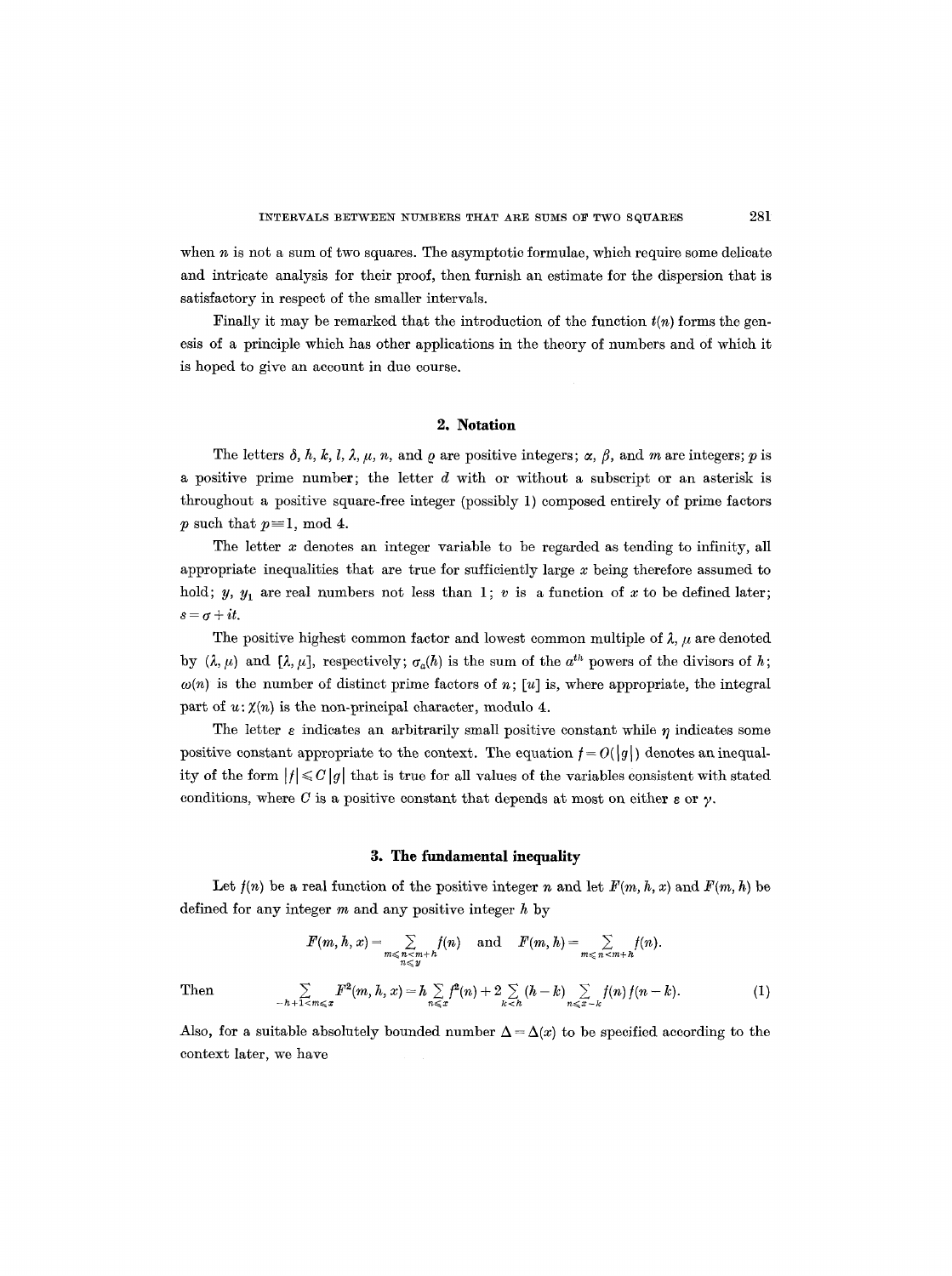$$
\sum_{-h+1 < m \leqslant x} (F(m, h, x) - \Delta h)^2 = \sum_{-h+1 < m \leqslant x} F^2(m, h, x) - 2\Delta h \sum_{-h+1 < m \leqslant x} F(m, h, x) \n+ \Delta^2 h^2(x + h - 1) = \sum_{-h+1 < m \leqslant x} F^2(m, h, x) - 2\Delta h^2 \sum_{n \leqslant x} f(n) + \Delta^2 h^2 x + O(h^3).
$$
\n(2)

Therefore, combining (1) and (2), we obtain

$$
\sum_{0 < m \leqslant x - h + 1} (F(m, h) - \Delta h)^2 = \sum_{0 < m \leqslant x - h + 1} (F(m, h, x) - \Delta h)^2
$$
\n
$$
\leqslant h \sum_{n \leqslant x} f^2(n) + 2 \sum_{k < h} (h - k) \sum_{n \leqslant x - h} f(n) f(n + k) - 2 \Delta h^2 \sum_{n \leqslant x} f(n) + \Delta^2 h^2 x + O(h^3).
$$
\n(3)

The properties of the distribution of the intervals between consecutive members of the sequence will be inferred from this inequality through the use with appropriate values of  $\Delta$  of two functions  $f(n)$  both of which will have the feature that  $f(n) = 0$  unless n be a sum of two squares. Since upper bounds for the sinister side of (3) are required for the application of the final method, we proceed in the next sections to estimate the dexter side for the functions  $f(n)$  to be chosen. Throughout it will be assumed that  $h < x^{\frac{1}{2}}$ .

# The case  $f(n) = r(n)$

In this section we take  $f(n)$  to be  $r(n)$ ,  $\Delta$  to be  $\pi$ , and denote the corresponding sinister side of (3) by  $R(x, h)$ . The estimations in this case depend on the following two lemmata, the first of which is too familiar to require comment and the second of which is due to Estermann [3], the error term in Estermann's formula being stated here in a form that takes account of Weil's subsequent work on the Kloosterman sum.

LEMMA 1. We have

(i)  $\sum_{n \leq y} r(n) = \pi y + O(y^2)$ (ii)  $\sum_{n \leq y} r^2(n) = O(y \log 2y).$ 

LEMMA 2. We have, for  $0 < k < y$ ,

$$
\sum_{n\leqslant y}r(n)\,r(n+k)=8\,\gamma(k)\,y+O(y^{\frac{5}{6}+\varepsilon}),
$$

where  $\gamma(k)$  is the multiplicative function of k determined by the conditions

$$
\gamma(2^{\alpha}) = \sum_{\delta|2^{\alpha}} \frac{(-1)^{2^{\alpha}/\delta}}{\delta} \quad (\alpha > 0)
$$
  
and  

$$
\gamma(p^{\alpha}) = \sigma_{-1}(p^{\alpha}) \quad \text{for} \quad p \neq 2.
$$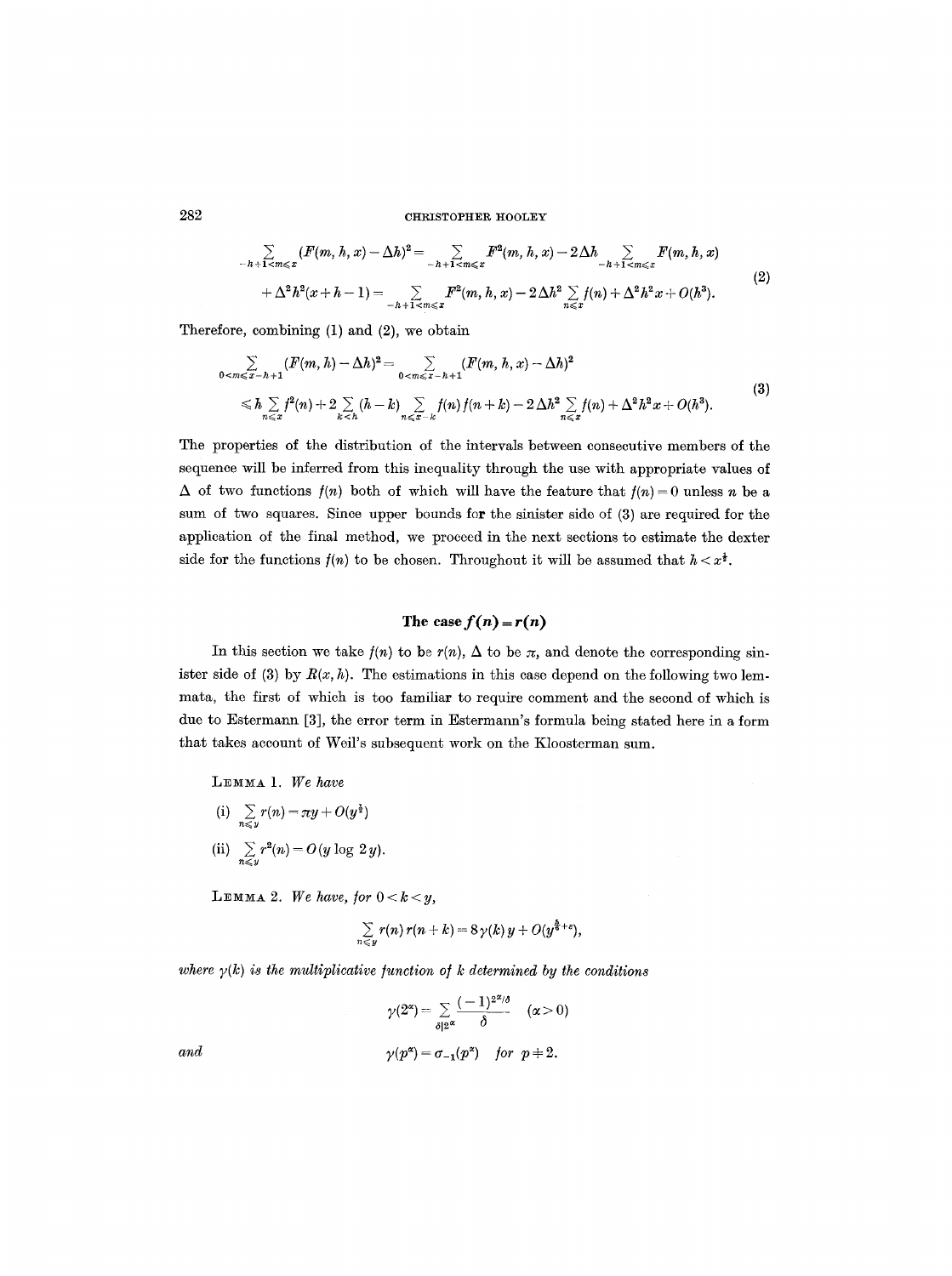In view of Lemma 1 it suffices to estimate

$$
\sum_{k\leq h} (h-k) \sum_{n\leqslant x-k} r(n) r(n+k),
$$

which, by Lemma 2 and the condition  $h < x^{\frac{1}{2}}$ , is equal to

$$
8x\sum_{k\leq h} (h-k)\,\gamma(k)+O(h^2x^{\frac{k}{6}+\varepsilon}).\tag{4}
$$

In order to evaluate the sum occurring in (4) we consider a similar sum in which the factor  $h - k$  is absent. We have

$$
\sum_{k \leq y} \gamma(k) = \sum_{\substack{2^{\alpha} \leq y \\ (l, 2) = 1}} \gamma(2^{\alpha}) \sigma_{-1}(l) = \sum_{\substack{2^{\alpha} \leq y \\ 2^{\alpha} \leq y}} \gamma(2^{\alpha}) \sum_{\substack{l \leq y/2^{\alpha} \\ (l, 2) = 1}} \sigma_{-1}(l). \tag{5}
$$

Also

$$
\sum_{\substack{l \leq y_1 \\ (l,2)=1}} \sigma_{-1}(l) = \sum_{\substack{\lambda \mu \leq y_1 \\ (\lambda \mu, 2)=1}} \frac{1}{\lambda} = \sum_{\substack{\lambda \leq y_1 \\ (\lambda, 2)=1}} \frac{1}{\lambda} \sum_{\substack{\mu \leq y_1 \\ (\mu, 2)=1}} 1 = \frac{1}{2} y_1 \sum_{\substack{\lambda \leq y_1 \\ (\lambda, 2)=1}} \frac{1}{\lambda^2} + O\left(\sum_{\lambda \leq y_1} \frac{1}{\lambda}\right)
$$
\n
$$
= \frac{1}{2} y_1 \sum_{\substack{\lambda = 1 \\ (\lambda, 2)=1}} \frac{1}{\lambda^2} + O\left(y_1 \sum_{\lambda > y_1} \frac{1}{\lambda^2}\right) + O\left(\sum_{\lambda \leq y_1} \frac{1}{\lambda}\right) = \frac{1}{16} \pi^2 y_1 + O\left\{\log\left(y_1 + 2\right)\right\}.
$$

Therefore by this and (5) we have

$$
\sum_{k \leq y} \gamma(k) = \frac{1}{16} \pi^2 y \sum_{2^{\alpha} \leq y} \frac{\gamma(2^{\alpha})}{2^{\alpha}} + O\left(\log\left(y+2\right) \sum_{2^{\alpha} \leq y} \gamma(2^{\alpha})\right) = \frac{1}{16} \pi^2 y \sum_{\alpha=0}^{\infty} \frac{\gamma(2^{\alpha})}{2^{\alpha}} + O\{\log^2(y+2)\}
$$
\n
$$
= \frac{1}{16} \pi^2 y \left(1 + \sum_{\alpha=1}^{\infty} \left(2^{1-\alpha} - 3 \cdot 2^{-\alpha}\right)\right) + O\left\{\log^2(y+2)\right\} = \frac{1}{8} \pi^2 y + O\left\{\log^2(y+2)\right\},\tag{6}
$$

the equation holding trivially in the range  $0 \le y < 1$  if the condition  $y \ge 1$  be temporarily relaxed. Finally, integrating (6) through the range  $0 \leq y \leq h$ , we infer that

$$
\sum_{k < h} (h - k) \gamma(k) = \frac{1}{16} \pi^2 h^2 + O(h \log^2 2h)
$$

and hence from (4) that

$$
\sum_{k < h} (h - k) \sum_{n \leq x - k} r(n) \, r(n + k) = \frac{1}{2} \, \pi^2 h^2 x + O(hx \log^2 2h) + O(h^2 x^{\frac{5}{6} + \varepsilon}) \tag{7}
$$

The estimate for  $R(x, h)$  follows immediately from (3), (7), and Lemma 1. We deduce that

$$
R(x, h) \leq \pi^2 h^2 x - 2\pi^2 h^2 x + \pi^2 h^2 x + O(hx \log x) + O(hx \log^2 2h) + O(h^2 x^{\frac{5}{6}+\epsilon})
$$
  
+  $O(h^2 x^{\frac{1}{2}}) + O(h^3) = O(hx \log x) + O(hx \log^2 2h) + O(h^2 x^{5/6+\epsilon})$  (8)

on substituting  $\pi$  for  $\Delta$ .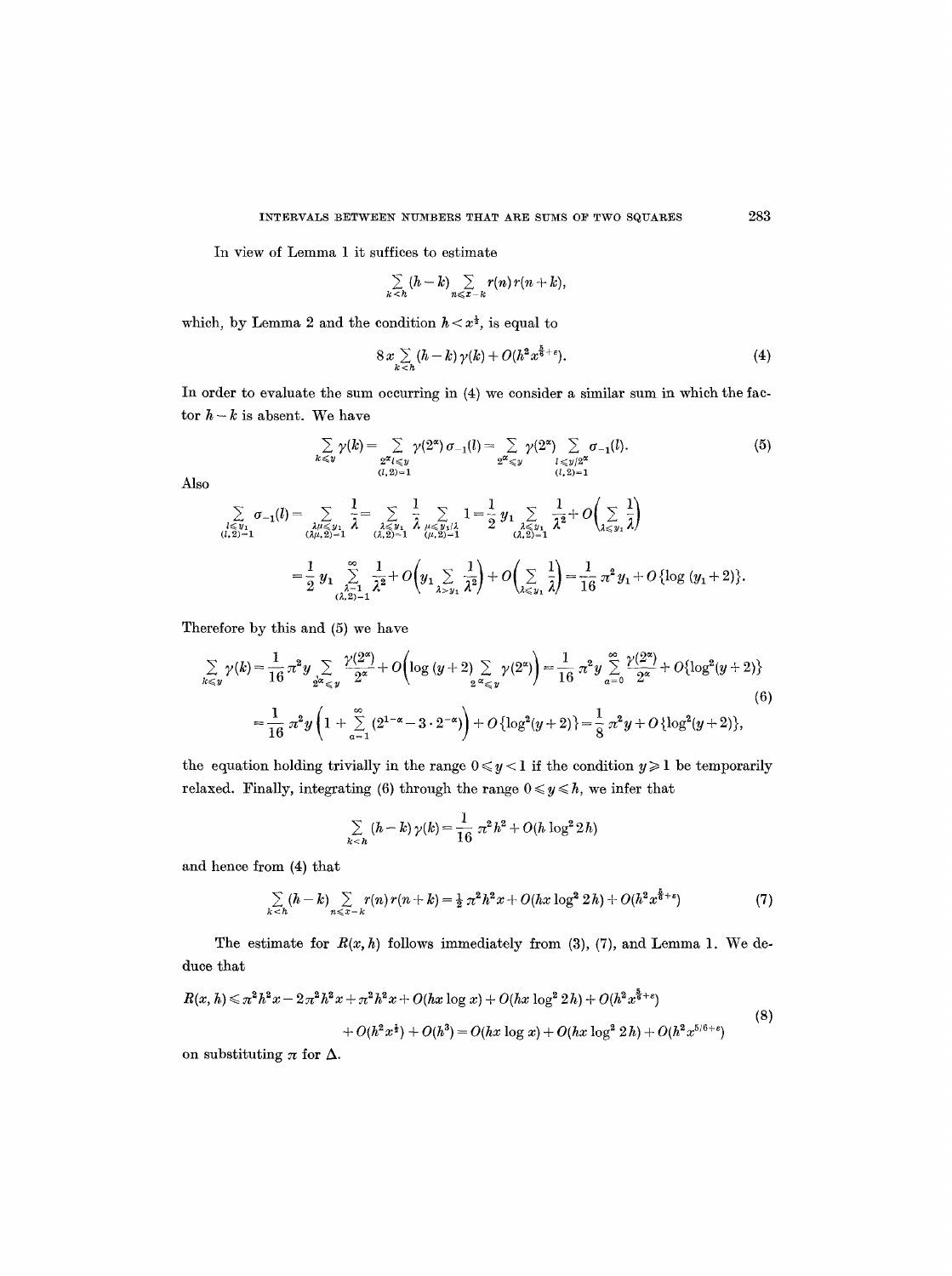# **5.** The case  $f(n) = \rho(n)$ : the definition of  $\rho(n)$  and preliminary lemmata

In order to define  $\rho(n)$  and to facilitate some subsequent estimations involving it we introduce the function

$$
\psi(s,\delta) = \prod_{\substack{p \mid \delta \\ p \equiv 1 \pmod{4}}} \left(2 - \frac{1}{p^s}\right)
$$

and let  $\psi(\delta) = \psi(1, \delta).$ 

We then introduce the number  $v = x^{1/20}$  and write

$$
\varrho(n)=\varrho_x(n)=t(n)\;r(n),
$$

 $\int_1$  log d)

where  $t(n) = t_x(n) = \sum_{\substack{d \mid n \\ d \leqslant v}} \frac{t}{\psi(d)} \left(1\right)$ 

the numbers d in accordance with Section 2 being restricted to square-free numbers com-  
posed entirely of prime factors p such that 
$$
p \equiv 1 \mod 4
$$
. We accordingly now take  $f(n)$   
to be  $\varrho(n)$ ,  $\Delta$  to be  $A_1 \log^{-\frac{1}{2}} v$  where  $A_1$  is a suitable positive constant to be specified later,  
and denote the corresponding sinister side of (3) by P(x, h). The apparently more natural  
choice of  $f(n)$  as the function that would have been obtained had  $\psi(\delta)$  been replaced by  
 $2^{\omega(\delta)}$  in the definition would have served equally well except that certain additional com-  
plications in the work would have appeared.

As in the first case the estimations depend on formulae for  $\Sigma f(n)$ ,  $\Sigma f^{2}(n)$ , and  $\sum f(n)f(n+k)$ . In this case, however, these are not already available and require for their determination and proof the following preliminary lemmata. The proofs of the latter are given in outline only, since for all but the last the method is along familiar lines as exemplified by [6] while for the last considerations of space preclude the inclusion of a detailed proof.

LEMMA 3. We have, for any given d,

$$
\sum_{d\, n\leqslant y}r(dn)=\frac{\psi(d)}{d}\,\pi y+O(y^{\frac{3}{4}}).
$$

We consider the generating function

$$
f_a(s) = \sum_{n=1}^{\infty} \frac{r(d_n)}{(dn)^s},
$$

and denote  $f_1(s)$  by  $f(s)$ . Then, for  $\sigma > 1$  in the first place,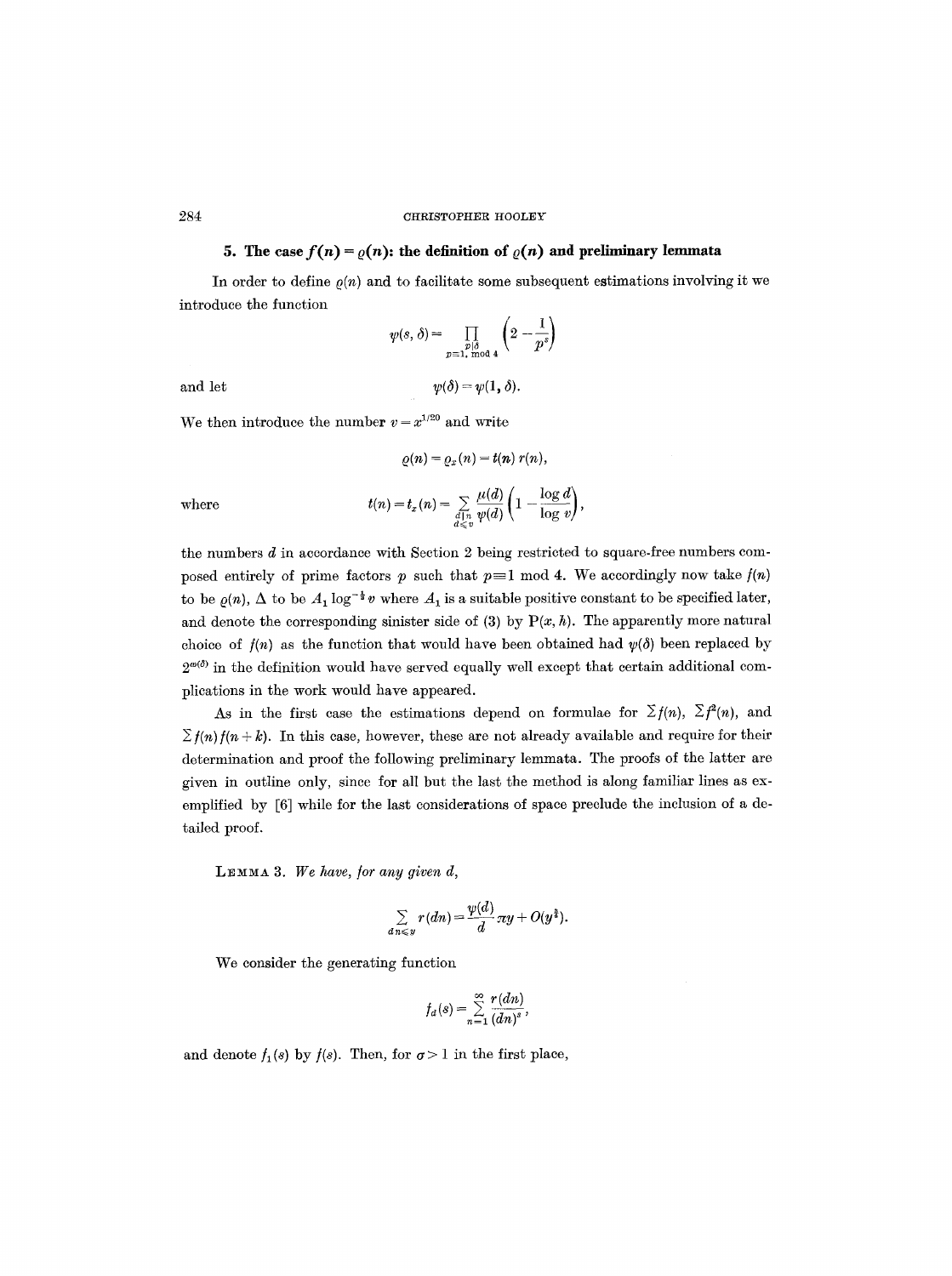$$
\frac{f_d(s)}{f(s)} = \prod_{p|d} \left( \sum_{\alpha=1}^{\infty} \frac{r(p^{\alpha})}{p^{\alpha s}} \right) \left( \sum_{\alpha=0}^{\infty} \frac{r(p^{\alpha})}{p^{\alpha s}} \right)^{-1} = \prod_{p|d} \left( \sum_{\alpha=1}^{\infty} \frac{\alpha+1}{p^{\alpha s}} \right) \left( \sum_{\alpha=0}^{\infty} \frac{\alpha+1}{p^{\alpha s}} \right)^{-1} = \prod_{p|d} \left\{ 1 - \left( 1 - \frac{1}{p^s} \right)^2 \right\} = \frac{1}{d^s} \prod_{p|d} \left( 2 - \frac{1}{p^s} \right) = \frac{\psi(s, d)}{d^s}.
$$

Therefore, since  $f(s) = 4 \zeta(s) L(s)$  for all s, where  $L(s)$  is the Dirichlet's L function formed with the character  $\chi(n)$ , we have

$$
f_a(s) = \frac{4}{d^s} \psi(s, d) \zeta(s) L(s)
$$

without restriction on s. The result then follows by using the formula

$$
\sum_{dn \leqslant y} r(dn) = \frac{1}{2\pi i} \int_{c-i\infty}^{c+i\infty} f_a(s) \frac{y^s}{s} ds \qquad (c>1),
$$

valid when  $y/d$  is not an integer, in conjunction with mean value theorems for  $\zeta(s)$  and  $L(s)$ , the error term given not being the best possible but being sufficient for the applications hereafter.

LEMMA 4. Let  $u(n)$  be the coefficient of  $n^{-s}$  in the expansion of

$$
\left(1-\frac{1}{2^s}\right)^{-1}\prod_{p\equiv 1,\bmod 4}\left(1-\frac{4}{p^s}+\frac{2}{p^{2s}}\right)^{-1}\prod_{p\equiv 3,\bmod 4}\left(1-\frac{1}{p^{2s}}\right)^{-1}
$$

as a Dirichlet's series for  $\sigma > 1$ . Then

(i) 16 
$$
u(n) \geq r^2(n)
$$
:

(ii) */or any given d,* 

$$
\sum_{dn\leqslant y} u(dn) = \frac{2^{\omega(d)}\psi(d)}{d} y(a\log y + b + a\theta(d)) + O(x^{5/6}),
$$

*where a and b are constants and* 

$$
\theta(d) = \left(\frac{\psi'(s,d)}{\psi(s,d)}\right)_{s=1} - \log d.
$$

Since we have, for  $\sigma > 1$ , from Euler's identity

$$
\frac{1}{16} \sum_{n=1}^{\infty} \frac{r^2(n)}{n^s} = \left(1 - \frac{1}{2^s}\right)^{-1} \prod_{p=1, \text{ mod } 4} \left(\sum_{\alpha=0}^{\infty} \frac{(\alpha+1)^2}{p^{\alpha s}}\right)_{p=3, \text{ mod } 4} \left(1 - \frac{1}{p^{2s}}\right)^{-1},
$$

the generating functions for  $u(n)$  and  $r^2(n)$  when expressed as infinite products differ only in respect of the factors relating to primes congruent to 1, modulo 4, the product of the 19- 712907 *Acta mathematica* 127. Imprim4 le 11 Octobre 1971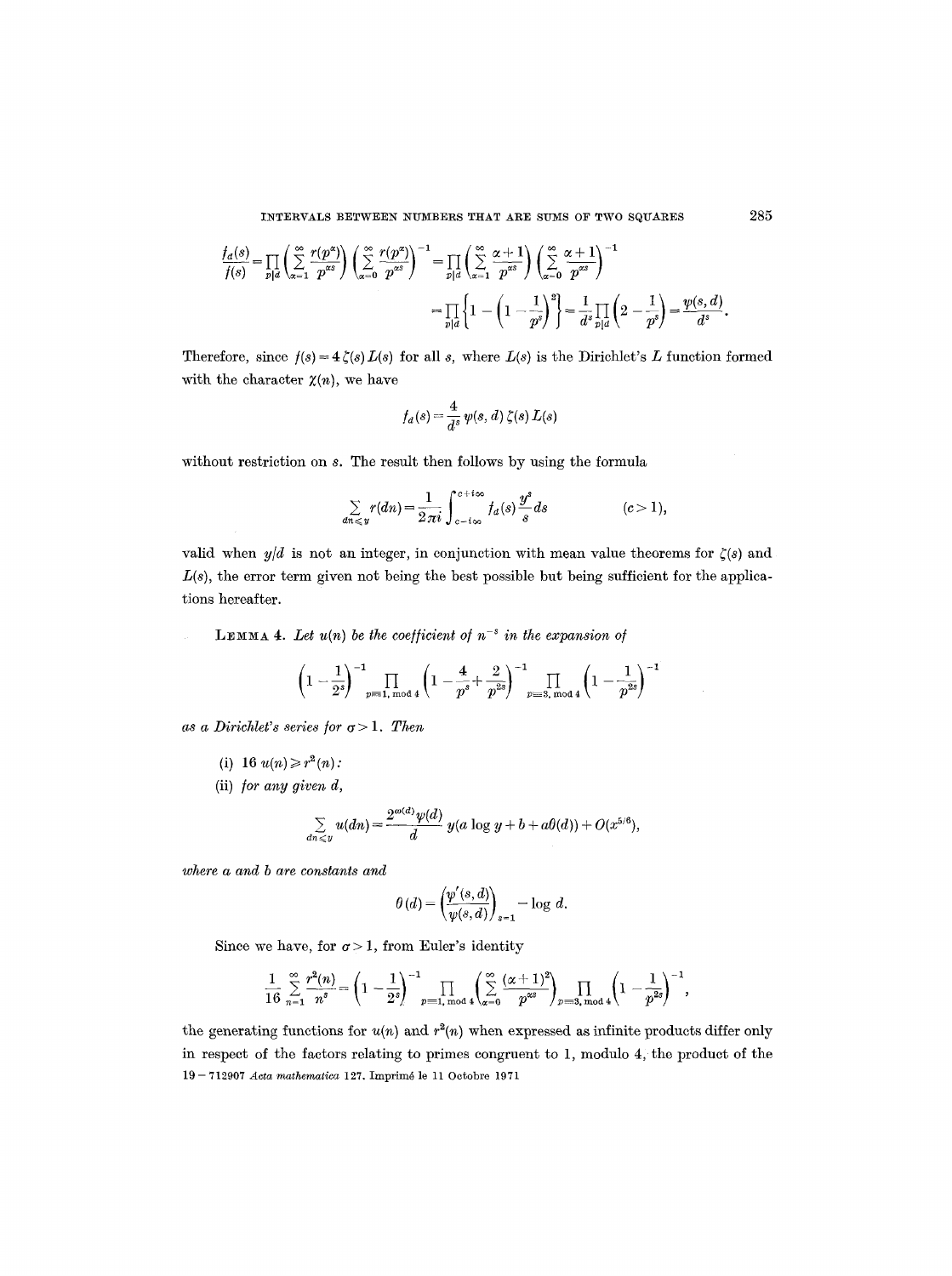common factors relating to the primes incongruent to 1, modulo 4, being a Dirichlet's series with positive coefficients. Therefore to prove part (i) of the lemma it is enough to show that, if  $a_{\alpha}$  be the coefficient of  $p^{-\alpha s}$  in the expansion of  $(1-4p^{-s}+2p^{-2s})^{-1}$  as a power series, then  $a_{\alpha} \geq (\alpha + 1)^2$ . The latter fact can be inferred by a simple inductive argument involving the recurrence relations  $a_0 = b_0 = 1$ ,  $a_1 = b_1 = 4$ ,  $a_x = 4a_{x-1} - 2a_{x-2}$ ,  $b_x =$  $2b_{\alpha-1}-b_{\alpha-2} \ (\alpha \geq 2)$ , where  $b_{\alpha}=(\alpha+1)^2$ .

For part (ii) we use the generating function

$$
g_d(s) = \sum_{n=1}^{\infty} \frac{u(dn)}{(dn)^s}
$$

and write  $g_1(s)$  as  $g(s)$ . Then, for  $\sigma > 1$  initially, we have

$$
\frac{g_d(s)}{g(s)} = \prod_{p|d} \left\{ \left( 1 - \frac{4}{p^s} + \frac{2}{p^{2s}} \right)^{-1} - 1 \right\} \left\{ 1 - \frac{4}{p^s} + \frac{2}{p^{2s}} \right\} = \prod_{p|d} \left( \frac{4}{p^s} - \frac{2}{p^{2s}} \right) = \frac{2^{\omega(d)} \psi(d, s)}{d^s}
$$
\n
$$
\prod_{p \equiv 1, \text{ mod } 4} \left( 1 - \frac{4}{p^s} + \frac{2}{p^{2s}} \right) = K_1(s) \prod_{p \equiv 1, \text{ mod } 4} \left( 1 - \frac{1}{p^s} \right)^{-4},
$$

Also

where  $K_1(s)$  is bounded and regular for  $\sigma > (\log (2 + \sqrt{2}))/\log 5) + \eta$  and therefore, in particular, for  $\sigma \geq 4/5$ . Therefore, since

$$
\prod_{p\equiv 1,\bmod 4}\left(1-\frac{1}{p^{s}}\right)^{-2}=\zeta(s)\,L(s)\left(1-\frac{1}{2^{s}}\right)\prod_{p\equiv 3,\bmod 4}\left(1-\frac{1}{p^{2s}}\right)
$$

for  $\sigma > 1$ , we deduce that

$$
g_d(s) = \frac{2^{\omega(d)} \psi(d,s)}{d^s} \zeta^2(s) L^2(s) K_2(s),
$$

where  $K_2(s)$  is bounded and regular for  $\sigma \geq 4/5$ . The result then follows much as in the previous lemma by using Perron's formula in conjunction with mean value theorems for  $\zeta(s)$  and  $L(s)$ , the point  $s = 1$  being a double pole of the integrand  $g_d(s) x^s/s$ .

LEMMA 5. We have

$$
\sum_{d \leqslant y} \frac{\mu(d)}{d} \log \frac{y}{d} = \frac{4A \log^{\frac{1}{2}} y}{\pi} + O\left(\frac{1}{\log^{\frac{1}{2}} 2y}\right),
$$

$$
A = \prod_{p \equiv 3, \bmod 4} \left(1 - \frac{1}{p^2}\right)^{-\frac{1}{2}}.
$$

*where* 

Here the generating function is, for  $\sigma > 1$ ,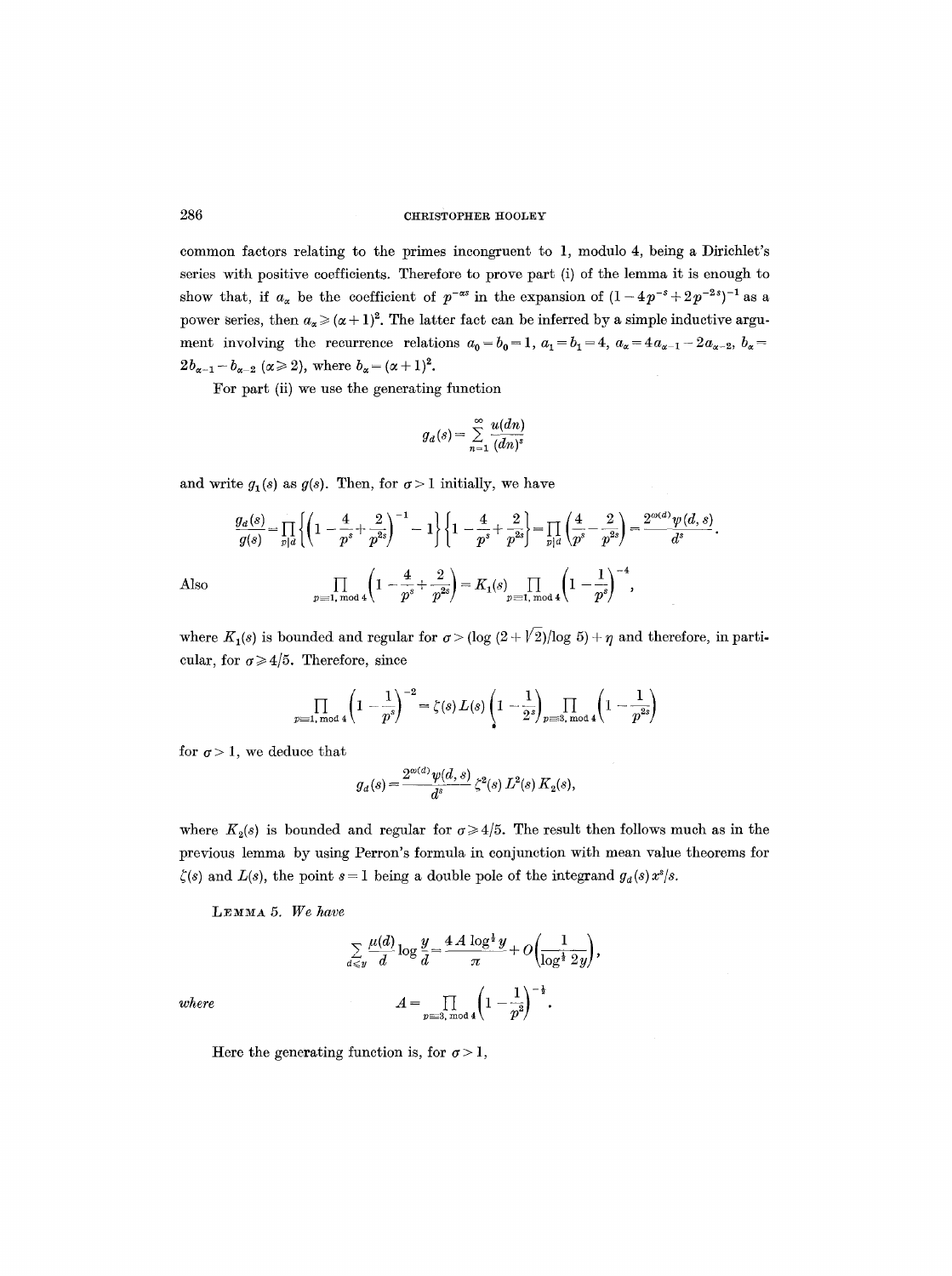$$
h(s) = \sum_{d=1}^{\infty} \frac{\mu(d)}{d^s} = \prod_{p \equiv 1, \bmod 4} \left(1 - \frac{1}{p^s}\right) = \frac{K_3(s)}{\{\zeta(s) L(s)\}^{\frac{1}{2}}},
$$

where  $K_3(s)$  given by

$$
K_3^2(s) = \left(1 - \frac{1}{2^s}\right)^{-1} \prod_{p \equiv 3, \bmod 4} \left(1 - \frac{1}{p^{2s}}\right)^{-1}
$$

is regular and bounded for  $\sigma \geq 3/4$  and where the positive determination of square roots is taken for  $s > 1$ . Defining  $h(s)$  by analytic continuation in appropriate zero-free regions of  $\zeta(s)$  and  $L(s)$ , we apply the formula

$$
\sum_{d\leq y}\frac{\mu(d)}{d}\log\frac{y}{d}=\frac{1}{2\pi i}\int_{c-i\infty}^{c+i\infty}h(s)\,\frac{y^{s-1}}{(s-1)^2}\,ds\qquad \qquad (c>1)
$$

and deform the contour according to the methods used in [6]. We conclude that

$$
\sum_{d \leq y} \frac{\mu(d)}{d} \log \frac{y}{d} = \frac{1}{2\pi i} \frac{K_3(1)}{L^{\frac{1}{2}}(1)} \int_C \frac{y^{s-1} ds}{(s-1)^{\frac{3}{2}}} + O\left(\frac{1}{\log^{\frac{1}{2}} 2y}\right),
$$

where C is a contour encompassing  $s = 1$  of the type used in Hankel's integral for the gamma function. Therefore

$$
\sum_{d \leqslant y} \frac{\mu(d)}{d} \log \frac{y}{d} = -\frac{1}{2\pi} \frac{\sqrt{2} A}{(\pi/4)^{\frac{1}{2}}} 2 \sin \left(-\frac{3\pi}{2}\right) \Gamma\left(-\frac{1}{2}\right) \log^{\frac{1}{2}} y + O\left(\frac{1}{\log^{\frac{1}{2}} 2y}\right),
$$

which on simplification yields the lemma.

**LEMMA** 6. Let  $\Psi(d, \rho) = \psi\{(d, \rho^*)\}$ , *where*  $\rho^* = \rho/(d, \rho)$ . Then we have

$$
\sum_{d \leq y} \frac{\mu(d) (d, \varrho)}{d \Psi(d, \varrho)} \log \frac{y}{d} = \frac{4 \varLambda C(\varrho) \log^{\frac{1}{2}} y}{\pi} + O\left(\frac{\varrho^{\frac{1}{4}}}{\log^{\frac{1}{2}} 2 y}\right),
$$
  

$$
C(\varrho) = \begin{cases} \frac{1}{\psi(\varrho)}, & \text{if } p | \varrho \text{ and } p = 1, \text{ mod } 4 \text{ implies } p^2 | \varrho, \\ 0, & \text{otherwise.} \end{cases}
$$

*where* 

The proof is an obvious generalisation of that of the previous lemma, the generating function being now  $h_{\varrho}(s) = h(s) C(s, \varrho)$ , where

$$
C(s,\varrho)=\prod_{\substack{p^s\mid \varrho\\ p\equiv 1,\text{ mod }4}}\left(1-\frac{p}{p^{s-1}(2\,p-1)}\right)\prod_{\substack{p\mid \varrho\\ p\,|\,\varrho^s\\ p\equiv 1,\text{ mod }4}}\left(1-\frac{p}{p^s}\right)\prod_{\substack{p\mid \varrho\\ p\equiv 1,\text{ mod }4}}\left(1-\frac{1}{p^s}\right)^{-1}.
$$

Since  $C(\varrho) = C(1, \varrho)$  the main term is obtained immediately while the error term is esti-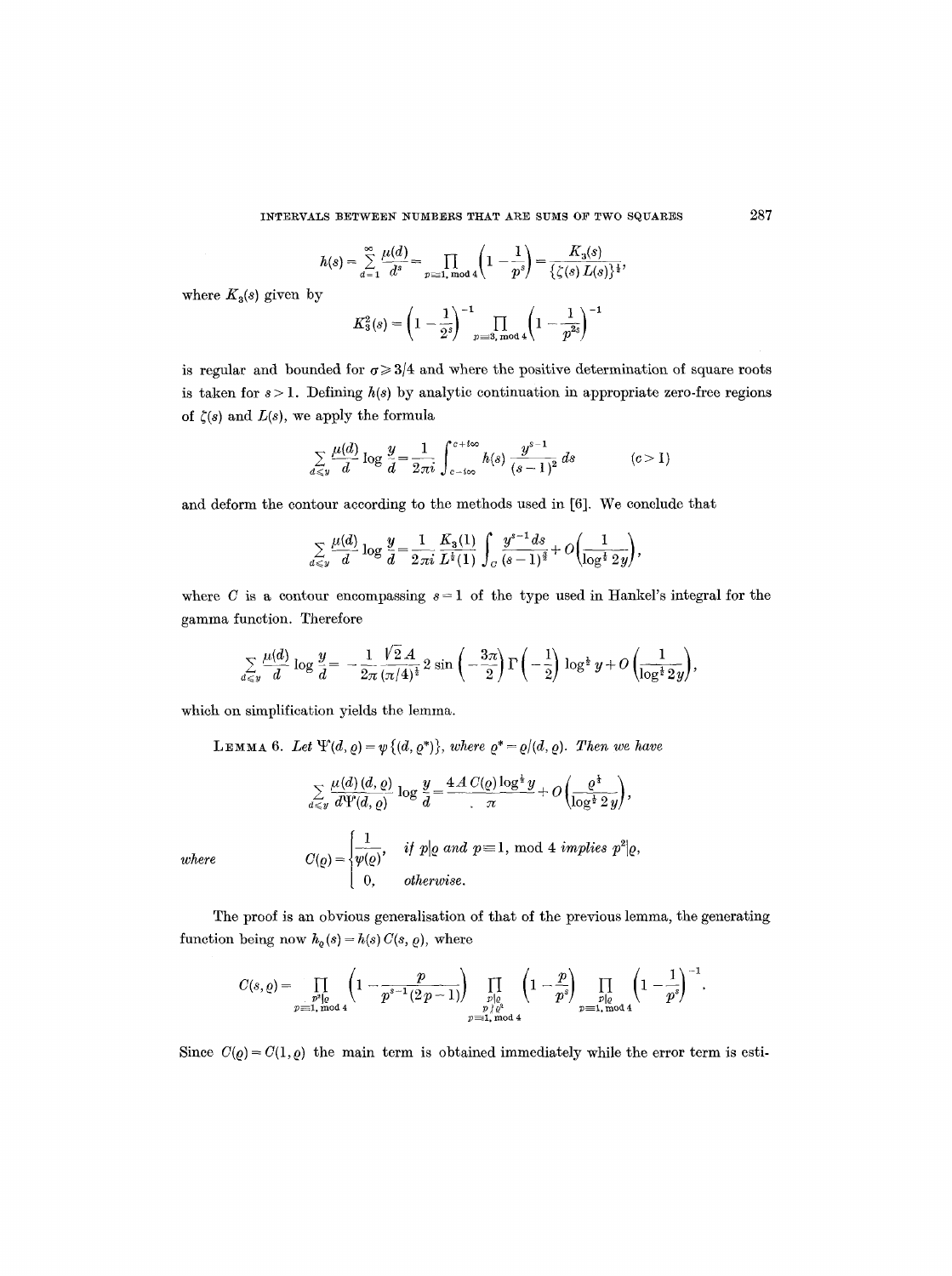## 288 **OTRIST OPHER HOOLEY**

mated by giving close attention to the effect  $C(s, \rho)$  has on the residual contours used in the previous proof.

LEMMA 7. We have, for any given  $d^*$ , that

(i) 
$$
\sum_{\substack{d \le y \\ (d, d^*) = 1}} \frac{\mu(d) \, 2^{\omega(d)}}{d} \log \frac{y}{d} = O\left\{\sigma_{-\frac{1}{2}}(d^*)\right\}
$$

(ii) 
$$
\sum_{\substack{d \leq y \\ (d, d^*) = 1}} \frac{\mu(d) \, 2^{\omega(d)} \, \theta(d)}{d} \log \frac{y}{d} = O\left\{\log 2y \, \sigma_{-\frac{1}{2}}(d^*)\right\},
$$

*where*  $\theta(d)$  *is defined as in Lemma 4.* 

For part (i) we use the generating function

$$
k_{a^*}(s) = \sum_{\substack{a=1\\(d,a^*)=1}}^{\infty} \frac{\mu(d) 2^{a(d)}}{d^s} = \frac{K_4(s)}{\zeta(s) L(s)} \prod_{p \mid a^*} \left(1 - \frac{2}{p^s}\right)^{-1},
$$

where  $K_4(s)$  is regular and bounded for  $\sigma > 1 - \eta$ .

Part (ii) is most easily proved by observing that, since  $\theta(d)$  is an additive function, the sinister side of the proposed formula may be written as

$$
\sum_{\substack{p \leqslant y \\ p \mid d \\ p \equiv 1, \bmod 4}} \theta(p) \sum_{\substack{d \leqslant y \\ d \equiv 1, \bmod p}} \frac{\mu(d) \, 2^{\omega(d)}}{d} \log \frac{y}{d} = - \sum_{\substack{p \leqslant y \\ p \mid d^* \\ p \equiv 1, \bmod 4}} \frac{2 \theta(p)}{p} \sum_{\substack{d_1 \leqslant y/p \\ (d_1, p d^*) = 1}} \frac{\mu(d_1) \, 2^{\omega(d_1)}}{d_1} \log \left(\frac{y/p}{d_1}\right),
$$

the latter expression being by part (i) equal to

$$
O\left(\sigma_{-\frac{1}{2}}(d^*)\sum_{p\leqslant y}\frac{\log p}{p}\right)=O\left{\log 2y\,\sigma_{-\frac{1}{2}}(d^*)}\right).
$$

**LEMMA** 8. We have, for  $0 < k < y$  and given  $d_1, d_2$ , that

$$
\sum_{\substack{n\leqslant y\\ n\equiv 0,\bmod{d_1}\\ n+k\equiv 0,\bmod{d_2}}}r(n)\,r(n+k)=\pi^2\gamma_1(k)\,\Gamma(k,d_1,d_2)\,y+O(d_1^{\frac12}d_2^{\frac12}y^{\frac56+\varepsilon}),
$$

*where*  $\gamma_1(k) = \gamma(2^{\alpha})$  for  $2^{\alpha} || k$  and where, if  $\Phi_k(q)$  denote Ramanujan's sum  $\sum_{\delta | k, \delta | \rho} \mu(q/\delta)$   $\delta$ , *then* 

$$
\Gamma(k,d_1,d_2) = \frac{1}{d_1 d_2} \sum_{\substack{\varrho=1 \\ \varrho, 2)=1}}^{\infty} \frac{\Phi_k(\varrho)}{\varrho^2} \frac{(d_1, \varrho) (d_2, \varrho) \psi(d_1) \psi(d_2)}{\Psi(d_1, \varrho) \Psi(d_2, \varrho)}.
$$

This generalisation of Lemma 2 can be established by following Estermann's method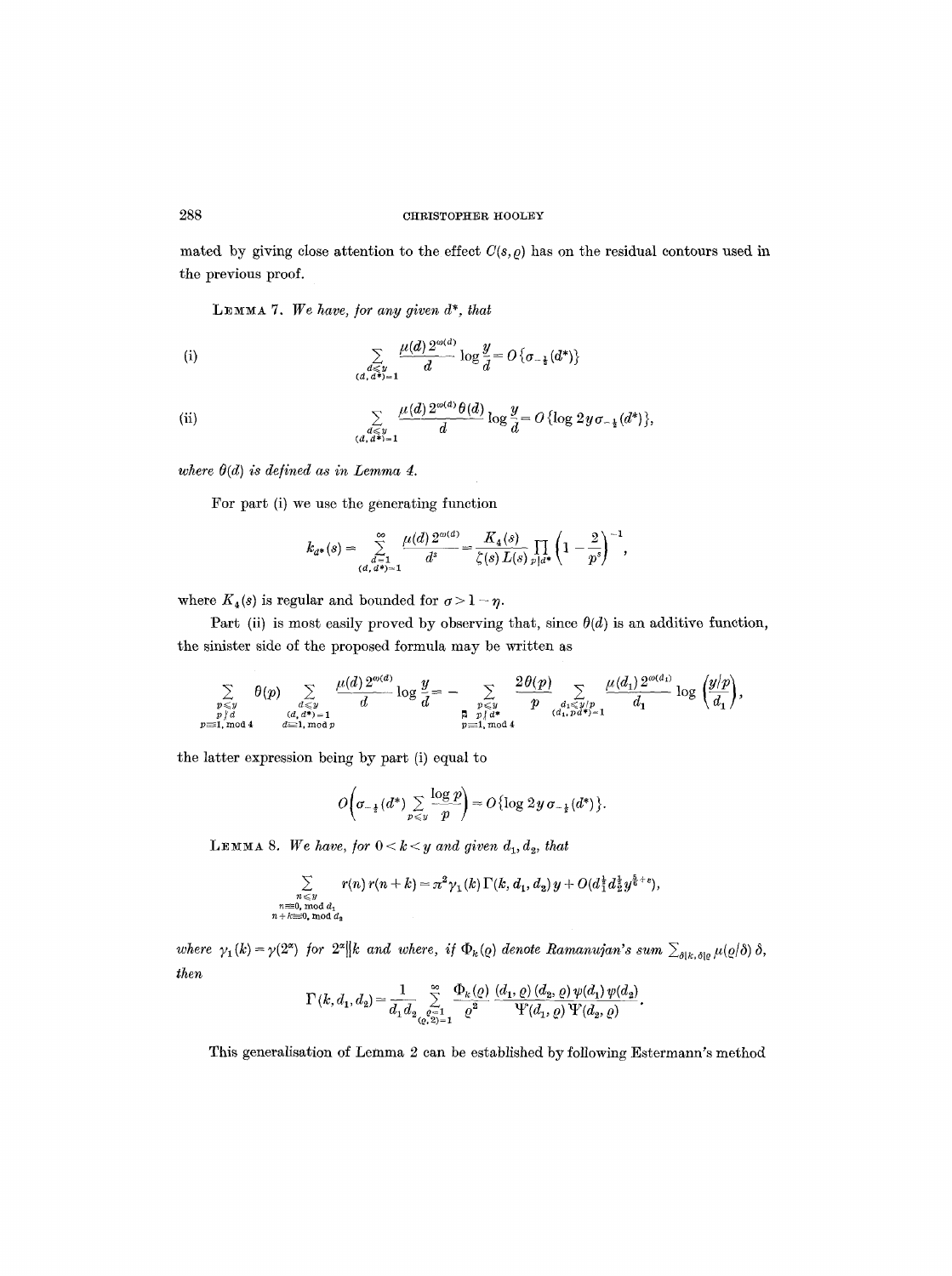closely although the proof is long owing to the additional arithmetical complications caused by the presence of  $d_1, d_2$ . Alternatively there are a number of other approaches which do not, however, lessen to any extent the length of the proof, Whatever method be adopted we are led to a main term involving a series (over appropriate ranges of summation) of the form

$$
\sum\limits_{\{l_1,l_2,\ldots,l_s\}\atop{(\{\bar{d}_1,\bar{l}_1\},\{\bar{d}_2,\bar{l}_2\})\}\times\}}\frac{\chi(l_1)\,\chi(l_2)}{[d_1,l_1]\,[d_2,l_2]}\,([d_1,l_1],[d_2,l_2])
$$

which can be expressed in terms of  $\Gamma(k, d_1, d_2)$  by means of the relation

$$
\sum_{\varrho\mid\delta}\Phi_k(\varrho)=\begin{cases}\delta, \ \text{if} \ \ \delta \big| k, \\ 0, \ \ \text{otherwise}, \end{cases}
$$

the special constitution of  $d_1, d_2$  as products of primes being relevant to the argument.

We are now in a position to consider the sums involving  $\rho(n)$ .

# **6. Estimation of**  $\Sigma_{\varrho}(n)$  and  $\Sigma_{\varrho}^2(n)$

The estimation of  $\Sigma_{\varrho}(n)$  is quickly effected. We have, using Lemma 3 and then Lemma 5, that

$$
\sum_{n \leq x} \rho(n) = \sum_{n \leq x} t(n) r(n) = \sum_{n \leq x} r(n) \sum_{\substack{d \mid n \\ d \leq v}} \frac{\mu(d)}{\psi(d)} \left( 1 - \frac{\log d}{\log v} \right) = \sum_{d \leq v} \frac{\mu(d)}{\psi(d)} \left( 1 - \frac{\log d}{\log v} \right) \sum_{\substack{n \leq x \\ n \equiv 0 \text{ mod } d}} r(n)
$$
\n
$$
= \frac{\pi x}{\log v} \sum_{d \leq v} \frac{\mu(d)}{d} \log \frac{v}{d} + O\left(x^{\frac{1}{4}} \sum_{d \leq v} 1\right) = \frac{4 A x}{\log^{\frac{1}{2}} v} + O\left(\frac{x}{\log^{\frac{3}{2}} x}\right) + O(x^{\frac{1}{2}} v)
$$
\n
$$
= \frac{4 A x}{\log^{\frac{1}{2}} v} + O\left(\frac{x}{\log^{\frac{3}{2}} x}\right). \tag{9}
$$

The estimation of  $\sum \varrho^2(n)$  on the other hand takes longer. We have, by both parts of Lemma  $4<sup>(1)</sup>$ ,

$$
\sum_{n \leqslant x} \rho^{2}(n) = \sum_{n \leqslant x} t^{2}(n) r^{2}(n) \leqslant 16 \sum_{n \leqslant x} t^{2}(n) u(n)
$$
\n
$$
= 16 \sum_{n \leqslant x} u(n) \sum_{\substack{d_{1}, d_{2} \mid n \\ d_{1}, d_{2} \leqslant v}} \frac{\mu(d_{1}) \mu(d_{2})}{\psi(d_{1}) \psi(d_{2})} \left(1 - \frac{\log d_{1}}{\log v}\right) \left(1 - \frac{\log d_{2}}{\log v}\right)
$$
\n
$$
= \frac{16}{\log^{2} v} \sum_{d_{1}, d_{2} \leqslant v} \frac{\mu(d_{1}) \mu(d_{2})}{\psi(d_{1}) \psi(d_{2})} \log \frac{v}{d_{1}} \log \frac{v}{d_{2}} \sum_{\substack{n \leqslant x \\ n \equiv 0, \, \text{mod } [d_{1}, d_{2}]}} u(n)
$$

<sup>(1)</sup> As will be seen the replacement of  $r^2(n)$  by  $u(n)$  reduces the complexity of the subsequent calculations.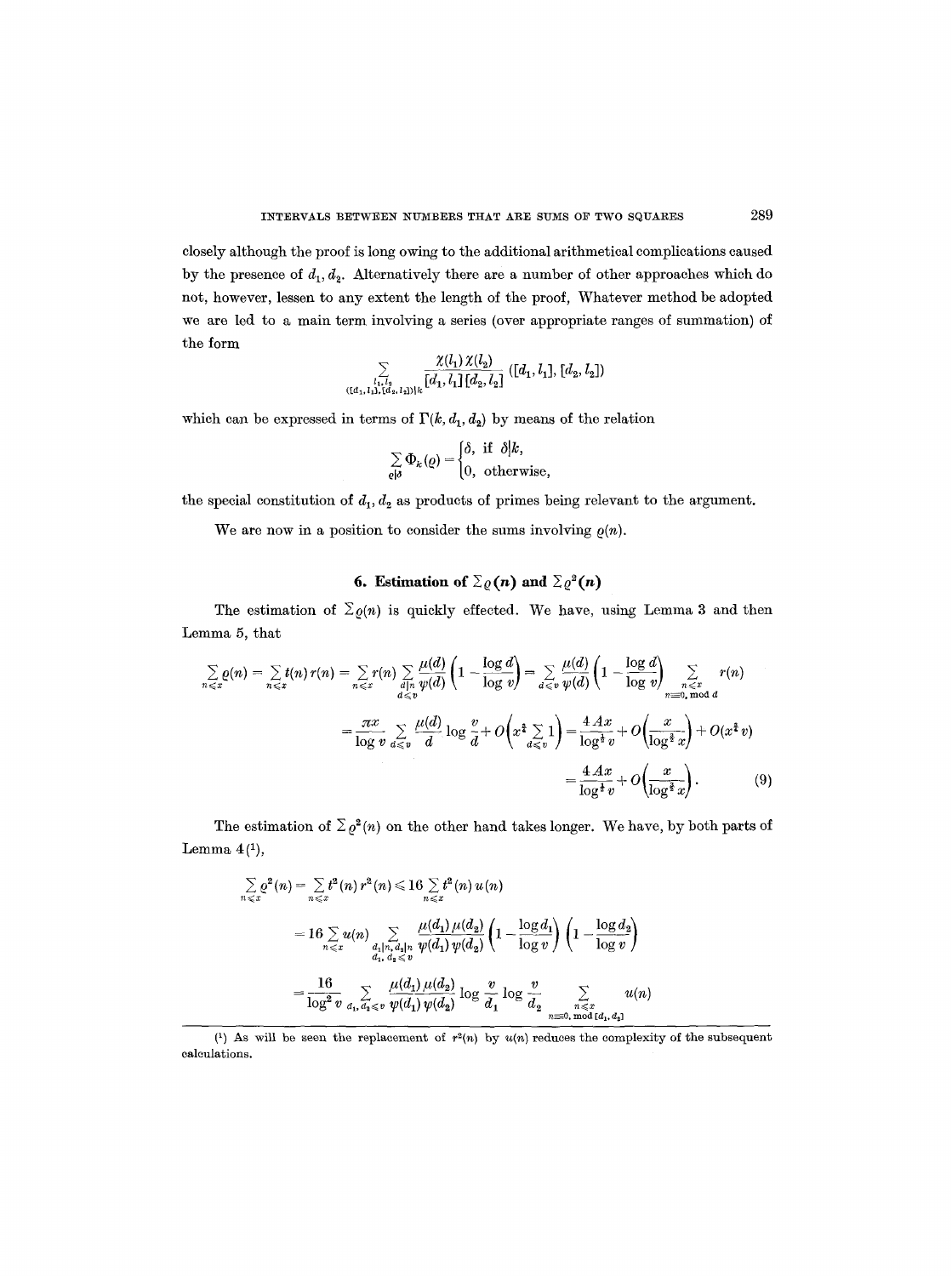$$
= \frac{16 x}{\log^2 v} \sum_{d_1, d_2 \leq v} \frac{\mu(d_1) \mu(d_2) 2^{\omega \{d_1, d_2\}} \psi \{[d_1, d_2]\}}{\psi(d_1) \psi(d_2) [d_1, d_2]} \\
\times (a \log x + b + \theta \{[d_1, d_2]\}) \log \frac{v}{d_1} \log \frac{v}{d_2} + O\left(x^{5/6} \sum_{d_1, d_2 \leq v} 1\right) \\
= \frac{x}{\log^2 v} \sum_{d_1, d_2 \leq v} \frac{\mu(d_1) \mu(d_2) 2^{\omega(d_1)} 2^{\omega(d_2)} (d_1 d_2)}{2^{\omega \{d_1, d_2\}} \psi \{[d_1, d_2\}) \{d_1 d_2}} (a_1 \log x + b_1 + 2 a_1 \theta(d_1) - a_1 \theta \{d_1, d_2\}) \log \frac{v}{d_1} \log \frac{v}{d_2} + O\left(\frac{x}{\log^4 x}\right) = \frac{x}{\log^2 v} \sum_v + O\left(\frac{x}{\log^4 x}\right), \text{ say,} \quad (10)
$$

the penultimate line following from symmetry, where  $a_1, b_1$  are suitable constants.

Next, by the Möbius inversion formula,

$$
\frac{(d_1, d_2)}{2^{\omega((d_1, d_2))}\psi\{(d_1, d_2)\}} = \sum_{d_3 \mid d_1, d_3 \mid d_4} H_1(d_3)
$$
\nand\n
$$
\frac{(d_1, d_2) \theta\{(d_1, d_2)\}}{2^{\omega((d_1, d_2))}\psi\{(d_1, d_2)\}} = \sum_{d_1 \mid d_2, d_3 \mid d_4} H_2(d_3),
$$

where 
$$
H_1(d_3) = \sum_{\delta \mid d_3} \mu\left(\frac{d_3}{\delta}\right) \frac{\delta}{2^{\omega(\delta)}\psi(\delta)} = \frac{d_3}{2^{\omega(d_3)}\psi(d_3)} \sum_{\delta \mid d_3} \frac{\mu(\delta) 2^{\omega(\delta)}\psi(\delta)}{\delta}
$$

and

$$
H_2(d_3)=\textstyle\sum\limits_{\delta\not\mid d_3}\mu\left(\frac{d_3}{\delta}\right)\frac{\delta\theta(\delta)}{2^{\omega(\delta)}\psi(\delta)}=\theta(d_3)\text{ H}_1(d_3)-\frac{d_3}{2^{\omega(d_3)}\psi(d_3)}\sum\limits_{\delta\nmid d_3}\frac{\mu(\delta)\,2^{\omega(\delta)}\psi(\delta)\,\theta(\delta)}{\delta}.
$$

Writing 
$$
H_1(d_3) = \frac{d_3}{2^{\omega(d_3)}\psi(d_3)} H_3(d_3)
$$

and 
$$
H_2(d_3) = \frac{\theta(d_3) d_3}{2^{\omega(d_3)} \psi(d_3)} H_3(d_3) - \frac{d_3}{2^{\omega(d_3)} \psi(d_3)} H_4(d_3),
$$

we therefore have

$$
\Sigma_v = \sum_{d_1, d_2 \leq v} \frac{\mu(d_1) \mu(d_2) 2^{\omega(d_1)} 2^{\omega(d_2)}}{d_1 d_2} (a_1 \log x + b_1 + 2 a_1 \theta(d_1)) \log \frac{v}{d_1} \log \frac{v}{d_2} \sum_{d_1 | d_1, d_2 | d_2} H_1(d_3)
$$
  

$$
- a_1 \sum_{d_1, d_2 \leq v} \frac{\mu(d_1) \mu(d_2) 2^{\omega(d_1)} 2^{\omega(d_2)}}{d_1 d_2} \log \frac{v}{d_1} \log \frac{v}{d_2} \sum_{d_3 | d_1, d_3 | d_2} H_2(d_3)
$$
  

$$
= \sum_{d_2 \leq v} \frac{4^{\omega(d_3)}}{d_3^2} H_1(d_3) \left( \sum_{\substack{(d_1, d_2) = 1 \\ d_1 \leq v/d_2}} \frac{\mu(d_1') 2^{\omega(d_1)}}{d_1'} (a_1 \log x + b_1 + 2 a_1 \theta(d_1') + 2 a_1 \theta(d_3)) \log \frac{v/d_3}{d_1'} \right)
$$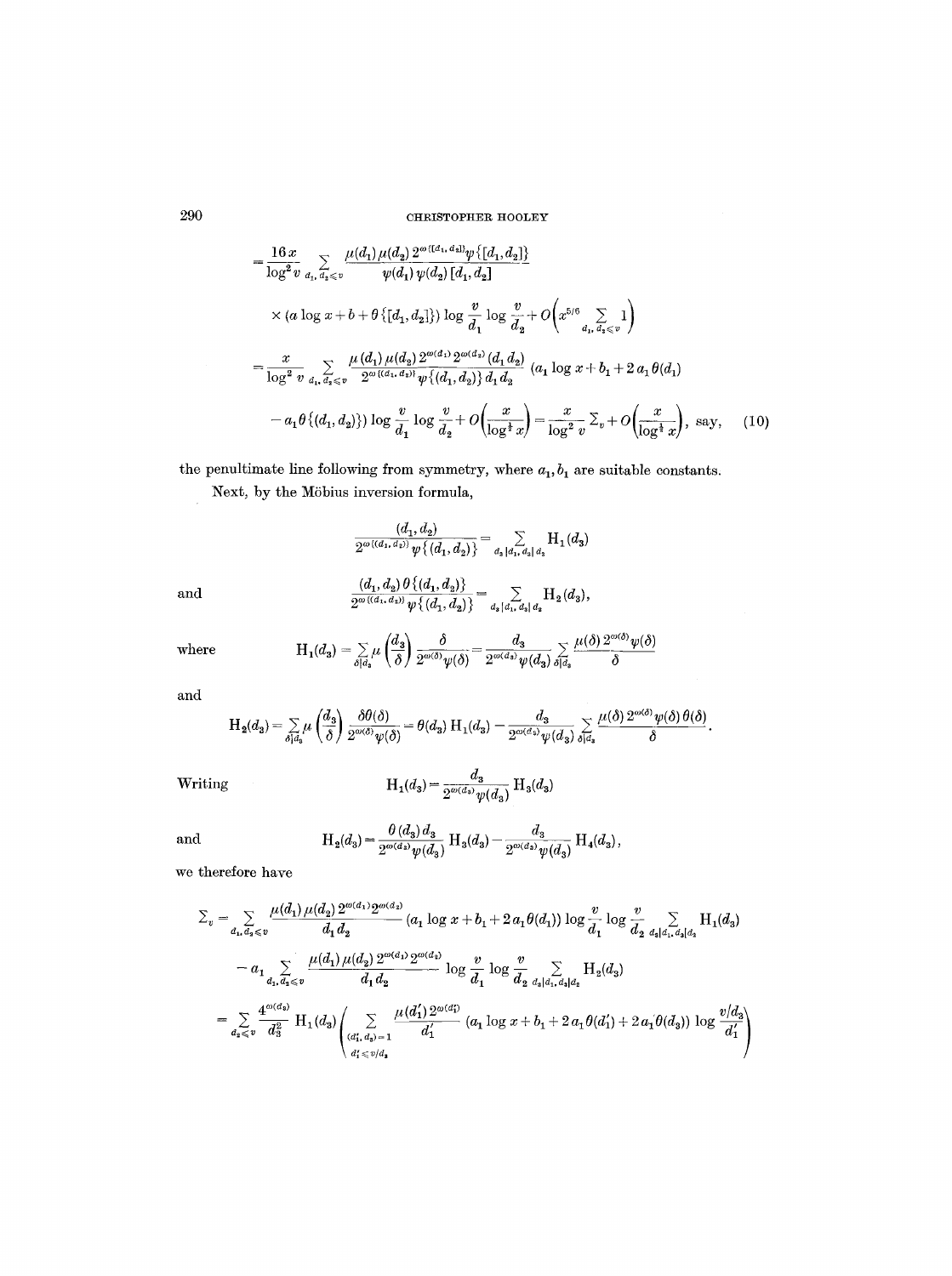$$
\times \left( \sum_{\substack{(d'_2, d_3) = 1 \\ d'_3 \leqslant v/d_3}} \frac{\mu(d'_2) 2^{\omega(d'_2)}}{d'_2} \log \frac{v/d_3}{d'_2} \right) - a_1 \sum_{d_3 \leqslant v} \frac{4^{\omega(d_3)}}{d'_3} \operatorname{H}_2(d_3) \left( \sum_{\substack{(d', d_3) = 1 \\ d' \leqslant v/d_3}} \frac{\mu(d') 2^{\omega(d')}}{d'} \log \frac{v/d_3}{d'} \right)^2
$$
  
\n
$$
= \sum_{d_3 \leqslant v} \frac{2^{\omega(d_3)}}{d_3 \psi(d_3)} \left\{ \operatorname{H}_3(d_3) (a_1 \log x + b_1 + a_1 \theta(d_3)) + a_1 \operatorname{H}_4(d_3) \right\} \sum_{v, d_3, 1}^2
$$
  
\n
$$
+ \sum_{d_3 \leqslant v} \frac{2^{\omega(d_3)}}{d_3 \psi(d_3)} \operatorname{H}_3(d_3) \sum_{v, d_3, 1} \sum_{v, d_3, 2}, \qquad (11)
$$

where 
$$
\sum_{\substack{v, d_3, 1 \\ d' \leq v/d_3}} \sum_{\substack{(d', d_3) = 1 \\ d' \leq v/d_3}} \frac{\mu(d') 2^{\omega(d')}}{d'} \log \frac{v/d_3}{d'}
$$

and

 $\mu(d')2^{\omega(a')}$   $\theta(d')$   $\mathbf{1}_{\mathbf{a},\mathbf{a}} v/d_{3}$  $\mathcal{L}_{v, d_3, 2}$   $\mathcal{L}_{\substack{\lambda \lambda \lambda \lambda = 1 \\ d' \leq v/d_3}}$   $d'$   $\mathcal{L}_{\substack{\lambda \lambda \lambda \lambda \lambda \lambda = 1 \\ d' \leq v/d_3}}$ 

We deduce from (11) and Lemma 7 that

$$
\Sigma_v = O\left(\log x \sum_{d_s \leq v} \frac{2^{\omega(d_s)} \sigma_{-\frac{1}{2}}^3(d_s)}{d_s \psi(d_s)}\right) = O\left(\log x \sum_{d_s \leq v} \frac{2^{\omega(d_s)} \sigma_{-\frac{1}{2}}(d_s)}{d_s \psi(d_s)}\right),
$$

since  $H_3(d_3) = O(1)$  and  $H_4(d_3) = O\{\log d_3 \sigma_{-\frac{1}{2}}(d_3) \}$ . Therefore we have

$$
\Sigma_v = O\left(\log x \prod_{\substack{p \leqslant v \\ p \equiv 1, \bmod 4}} \left\{1 + \frac{1}{p} \left(1 - \frac{1}{2p}\right)^{-1} \left(1 + \frac{1}{p^{\frac{1}{4}}}\right)\right\}\right) = O\left\{\log x \prod_{\substack{p \leqslant v \\ p \equiv 1, \bmod 4}} \left(1 + \frac{1}{p}\right)\right\} = O(\log^{\frac{3}{4}} x),
$$

from which and (10) we conclude that

$$
\sum_{n \leq x} \varrho^2(n) = O\left(\frac{x}{\log^{\frac{1}{2}} x}\right). \tag{12}
$$

# 7. Estimation of  $\sum \varrho(n) \varrho(n+k)$

In assessing the sum appearing above we assume that  $0 < k < x$ . Then

$$
\sum_{n \leq x} \varrho(n) \varrho(n+k) = \sum_{n \leq x} t(n) t(n+k) r(n) r(n+k)
$$
\n
$$
= \sum_{n \leq x} r(n) r(n+k) \sum_{\substack{d_1 | n, d_2 | n+k \\ d_1, d_2 \leq v}} \frac{\mu(d_1) \mu(d_2)}{\psi(d_1) \psi(d_2)} \left(1 - \frac{\log d_1}{\log v}\right) \left(1 - \frac{\log d_2}{\log v}\right)
$$
\n
$$
= \frac{1}{\log^2 v} \sum_{d_1, d_2 \leq v} \frac{\mu(d_1) \mu(d_2)}{\psi(d_1) \psi(d_2)} \log \frac{v}{d_1} \log \frac{v}{d_2} \sum_{\substack{n \leq x \\ n \equiv 0, \text{mod } d_1 \\ n+k \equiv 0, \text{mod } d_2}} r(n) r(n+k).
$$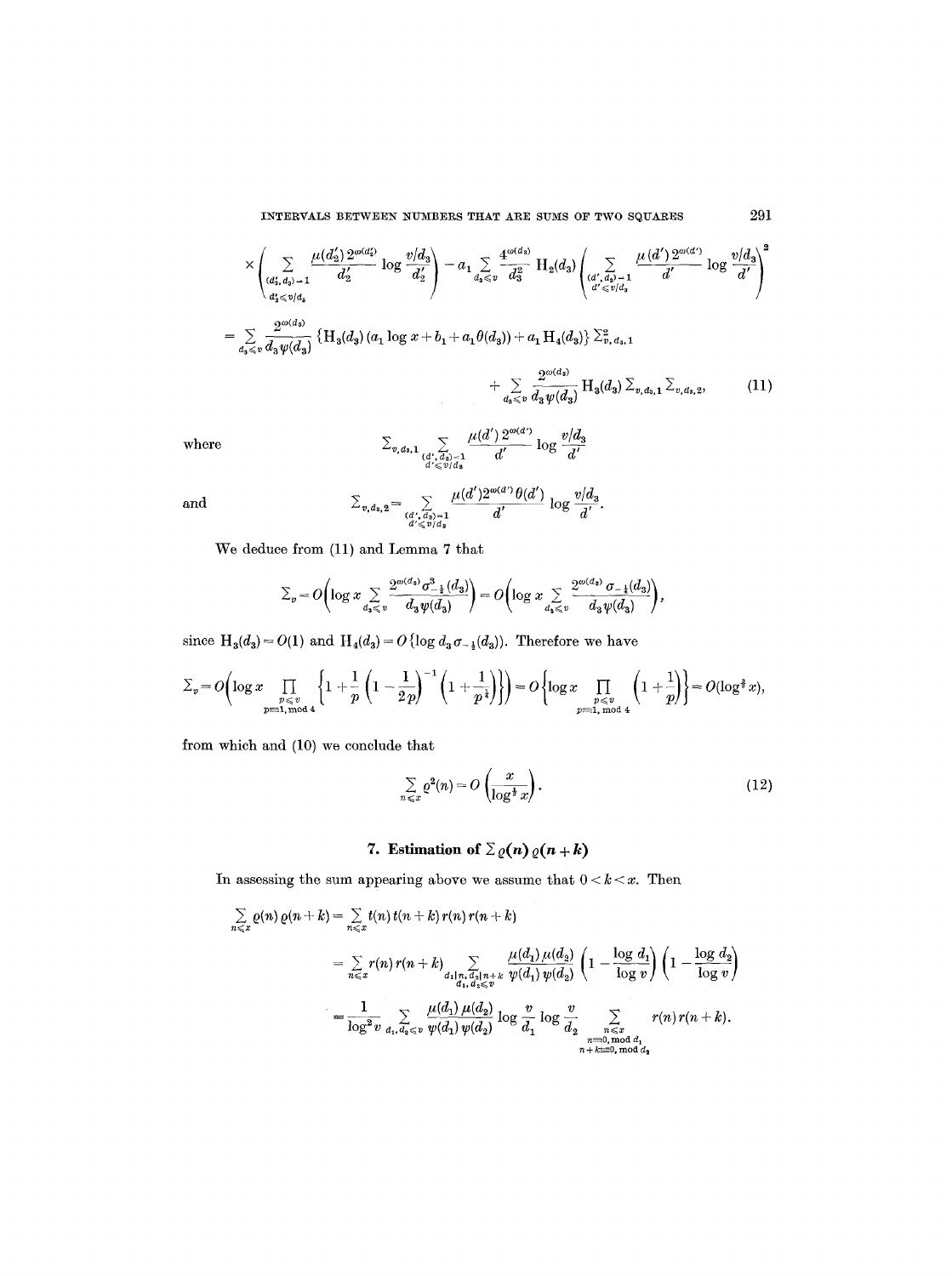Hence, by Lemma 8, we have

$$
\sum_{n \leq x} \varrho(n) \varrho(n+k) = \frac{\pi^2 \gamma_1(k)x}{\log^2 v} \sum_{d_1, d_2 \leq v} \frac{\mu(d_1) \mu(d_2)}{\psi(d_1) \psi(d_2)} \Gamma(k, d_1, d_2) \log \frac{v}{d_1} \log \frac{v}{d_2} + O\left(x^{\frac{5}{6}+\varepsilon} \sum_{d_1, d_2 \leq v} (d_1 d_2)^{\frac{1}{2}}\right)
$$
  
\n
$$
= \frac{\pi^2 \gamma_1(k)x}{\log^2 v} \sum_{d_1, d_2 \leq v} \frac{\mu(d_1) \mu(d_2)}{\psi(d_1) \psi(d_2)} \Gamma(k, d_1, d_2) \log \frac{v}{d_1} \log \frac{v}{d_2} + O\left(\frac{x}{\log^2 x}\right)
$$
  
\n
$$
= \frac{\pi^2 \gamma_1(k) G(k, v) x}{\log^2 v} + O\left(\frac{x}{\log^2 x}\right), \text{ say.}
$$
 (13)

Next, by the definition of  $\Gamma(k, d_1, d_2)$  in Lemma 8 and then by Lemma 6, we have

$$
G(k, v) = \sum_{\substack{Q=1 \ cQ \geq 1-1}}^{\infty} \frac{\Phi_k(Q)}{Q^2} \sum_{d_1, d_2 \leq v} \frac{\mu(d_1) \mu(d_2) (d_1, \varrho) (d_2, \varrho)}{d_1 d_2 \Psi(d_1, \varrho) \Psi(d_2, \varrho)} \log \frac{v}{d_1} \log \frac{v}{d_2}
$$
  
\n
$$
= \sum_{\substack{Q=1 \ cQ \geq 1-1}}^{\infty} \frac{\Phi_k(Q)}{Q^2} \left( \sum_{d \leq v} \frac{\mu(d) (d, \varrho)}{d \Psi(d, \varrho)} \log \frac{v}{d} \right)^2
$$
  
\n
$$
= \frac{16 A^2 \log v}{\pi^2} \sum_{\substack{Q=1 \ cQ \geq 1-1}}^{\infty} \frac{\Phi_k(Q) C^2(Q)}{Q^2} + O\left( \sum_{\substack{Q=1 \ cQ \geq 1-1}}^{\infty} \frac{|\Phi_k(Q)|}{Q^2} \right)
$$
  
\n
$$
= \frac{16 A^2 \log v}{\pi^2} \sum_{k, 1} + O(\sum_{k, 2}), \text{ say.}
$$
 (14)

Considering the easier sum first we have

$$
\Sigma_{k,2} = O\left(\sum_{\varrho=1}^{\infty} \frac{\sigma\{(k,\varrho)\}}{\varrho^{\frac{3}{2}}}\right) = O\left(\sum_{\varrho|k} \delta \sum_{\varrho=0,\bmod{\varrho}}^{\infty} \frac{1}{\varrho^{\frac{3}{2}}}\right) = O\left(\sum_{\varrho|k} \frac{1}{\delta^{\frac{1}{2}}}\right) = O\left\{\sigma_{-\frac{1}{2}}(k)\right\}.
$$
 (15)

To estimate  $\Sigma_{k,1}$  we define  $k_1, k_3$  for given  $k = \prod p^{\beta}$  by

$$
k_1 = \prod_{p\equiv 1,\bmod 4} p^\beta, \quad k_3 = \prod_{p\equiv 3,\bmod 4} p^\beta,
$$

and define  $\varrho_1, \varrho_2$  for general  $\varrho$  in a similar manner. Then, since  $\Phi_k(\varrho)$  and  $C(\varrho)$  are multiplicative and  $C(\varrho_3) = 1$ , we have

$$
\Sigma_{k,1} = \sum_{\varrho_1} \frac{\Phi_k(\varrho_1) C^2(\varrho_1)}{\varrho_1^2} \sum_{\varrho_4} \frac{\Phi_k(\varrho_3)}{\varrho_3^2} = \Sigma_{k,1}^{(1)} \Sigma_{k,1}^{(3)}, \text{ say.}
$$
 (16)

Next, by the expression of  $\Phi_k(q)$  as a divisor sum and the definition of A in Lemma 5,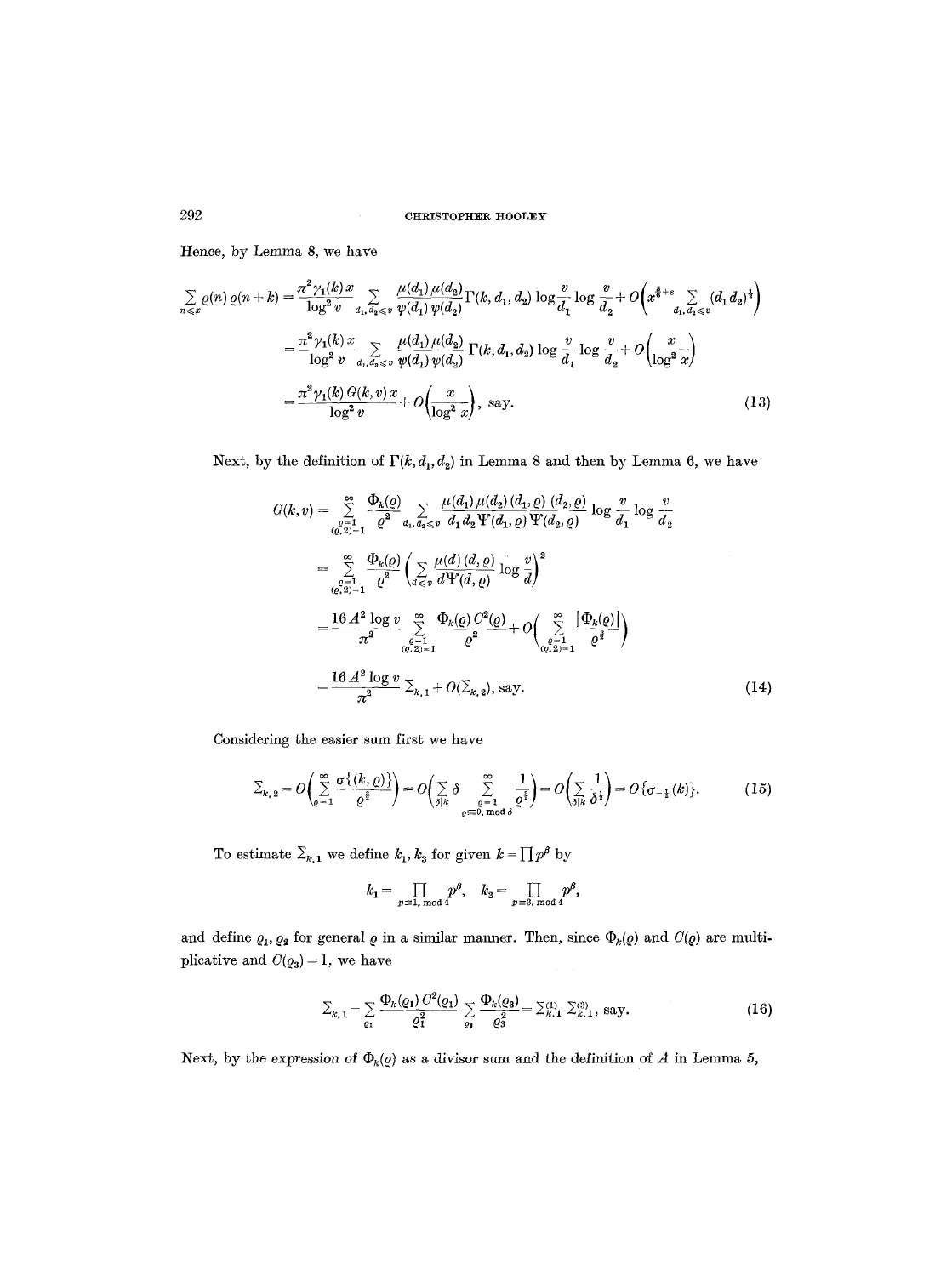$$
\sum_{k,1}^{(3)} = \sum_{\substack{c_3, c_3'\\c_4' | k}} \frac{\varrho_3' \mu(\varrho_3'')}{(\varrho_3' \varrho_3'')^2} = \tau(k_3) \prod_{p \equiv 3, \bmod 4} \left(1 - \frac{1}{p^2}\right) = \frac{\tau(k_3)}{A^2},\tag{17}
$$

where  $\tau(k_3) = \sigma_{-1}(k_3)$ . To consider  $\sum_{k=1}^{(1)}$  we need the fact that if  $\varrho^{\beta}||k$  then

$$
\Phi_k(p^{\alpha}) = \begin{cases} \phi(p^{\alpha}), \text{ if } \alpha \leq \beta, \\ -p^{\beta}, \text{ if } \alpha = \beta + 1, \\ 0, \text{ if } \alpha > \beta + 1. \end{cases}
$$

Then

$$
\Sigma_{k,1}^{(1)} = \prod_{p \equiv 1, \bmod 4} \left( 1 + \sum_{\alpha=2}^{\infty} \frac{\Phi_k(p^{\alpha}) C^2(p^{\alpha})}{p^{2\alpha}} \right) = \prod_{p|k_1} \left( 1 + \frac{1}{(2p-1)^2} \sum_{\alpha=2}^{\beta+1} \frac{\Phi_k(p^{\alpha})}{p^{2\alpha-2}} \right)
$$

$$
= \prod_{p|k_1} \left( 1 + \frac{1}{(2p-1)^2} \left\{ 1 - \frac{1}{p^{\beta-1}} - \frac{1}{p^{\beta}} \right\} \right) = \tau(k_1), \text{ say.}
$$
(18)

Thus, by  $(16)$ ,  $(17)$ , and  $(18)$ , we infer that

$$
\Sigma_{k,1} = \frac{\tau(k_1) \, \tau(k_3)}{A^2}.
$$
 (19)

Finally, by (13), (14), (15), and (19), we obtain

$$
\sum_{n \leq x} \varrho(n) \varrho(n+k) = \frac{16 \tau(k) x}{\log v} + O\left(\frac{\sigma_{-\frac{1}{2}}(k) x}{\log^2 x}\right),\tag{20}
$$

where  $\tau(k) = \gamma_1(k) \tau(k_1) \tau(k_3)$ .

# **8.** The case  $f(n) = \varrho(n)$  completed: estimation of  $P(x, h)$

In order to be able to estimate  $P(x, h)$  it remains to consider, for  $0 < h < x^{\frac{1}{2}}$ ,

$$
\sum_{k
$$

which by (20) is equal to

$$
\frac{16 x}{\log v} \sum_{k < h} (h - k) \tau(k) + O\left(\frac{hx}{\log^2 x} \sum_{k < h} \sigma_{-\frac{1}{2}}(k)\right) = \frac{16 x}{\log v} \sum_{k < h} (h - k) \tau(k) + O\left(\frac{h^2 x}{\log^2 x}\right). \tag{21}
$$

To evaluate the latter sum consider for  $\sigma > 1$  the generating function

$$
f(s) = \sum_{k=1}^{\infty} \frac{\tau(k)}{k^s} = \prod_p \left(1 + \sum_{\alpha=1}^{\infty} \frac{\tau(p^{\alpha})}{p^{\alpha s}}\right),
$$

293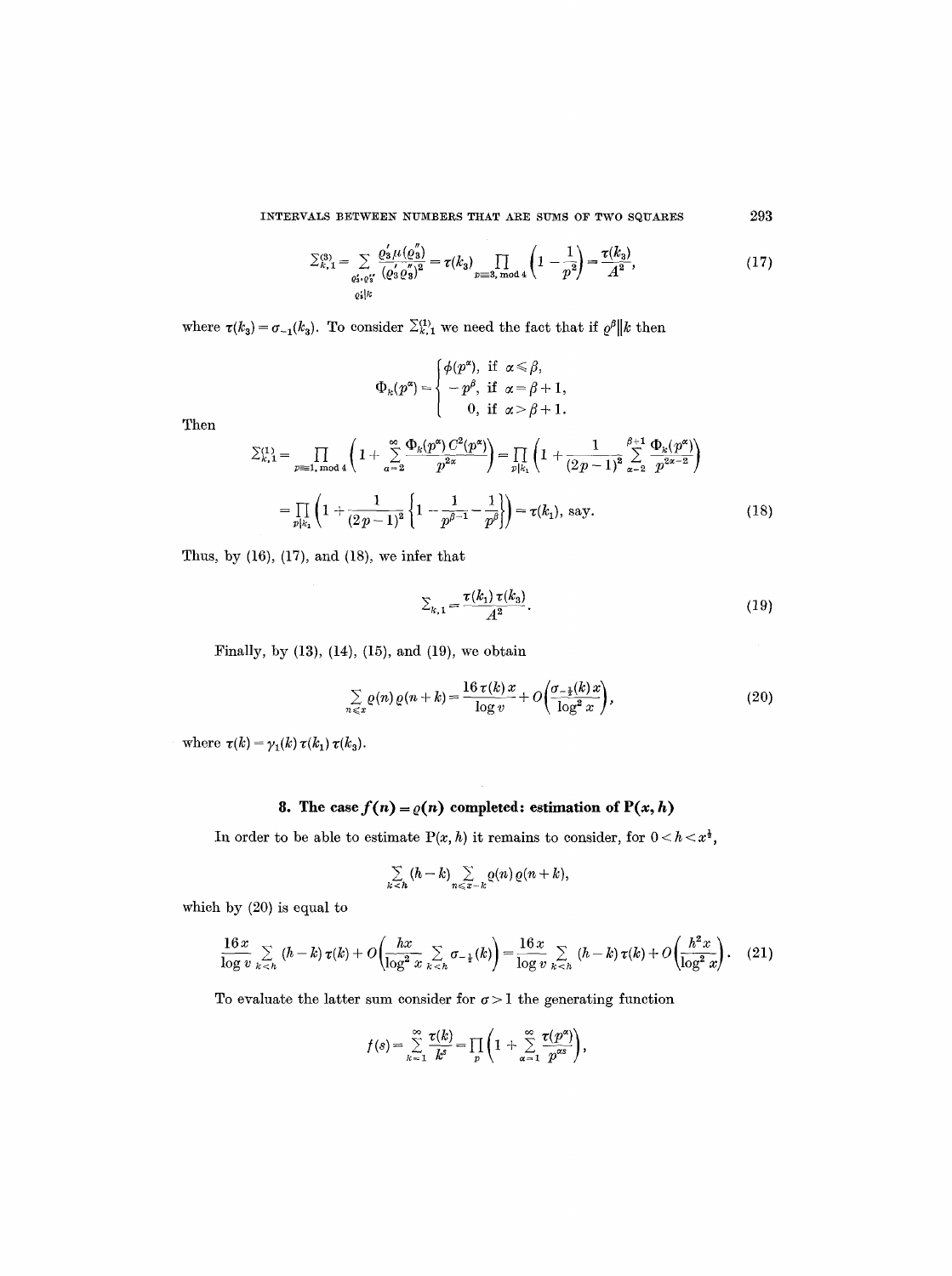the application of Euler's theorem being valid since  $\tau(k)$  is multiplicative and the series is absolutely convergent. In the infinite product the factor when  $p = 2$  is

$$
1+\sum_{\alpha=1}^{\infty}\frac{\gamma(2^{\alpha})}{2^{\alpha s}}=1+\sum_{\alpha=1}^{\infty}\frac{(2-3\cdot2^{-\alpha})}{2^{\alpha s}}=\left(1-\frac{1}{2^{s}}+\frac{1}{4^{s}}\right)\left(1-\frac{1}{2^{s+1}}\right)^{-1}\left(1-\frac{1}{2^{s}}\right)^{-1}.
$$

When  $p=3$ , mod 4, the factor is

$$
\sum_{\alpha=0}^{\infty} \frac{\sigma_{-1}(p^{\alpha})}{p^{\alpha s}} = \sum_{\alpha=0}^{\infty} \frac{p^{-\alpha s} - p^{-\alpha (s+1)-1}}{1-p^{-1}} = \left(1 - \frac{1}{p^{s+1}}\right)^{-1} \left(1 - \frac{1}{p^{s}}\right)^{-1},
$$

and when  $p \equiv 1$ , mod 4, it is

$$
1 + \sum_{\alpha=1}^{\infty} \frac{\tau(p^{\alpha})}{p^{\alpha s}} = \sum_{\alpha=0}^{\infty} \frac{1}{p^{\alpha s}} + \frac{1}{(2p-1)^2} \sum_{\alpha=1}^{\infty} \left( \frac{1}{p^{\alpha s}} - \frac{p+1}{p^{\alpha(s+1)}} \right)
$$
  
=  $\left( 1 - \frac{1}{p^s} \right)^{-1} \left( 1 + \frac{1}{(2p-1)^2 p^s} \left\{ \frac{1}{p^s} - \frac{1}{p^s} \right\} \left\{ 1 - \frac{1}{p^{s+1}} \right\}^{-1} \right)$ 

after some simplification. Therefore  $f(s) = K_5(s) \zeta(s)$  , where

$$
K_5(s) = \left(1 - \frac{1}{2^s} + \frac{1}{4^s}\right) \left(1 - \frac{1}{2^{s+1}}\right)^{-1} \prod_{p \equiv 3, \bmod 4} \left(1 - \frac{1}{p^{s+1}}\right)^{-1}
$$
  
\$\times \prod\_{p \equiv 1, \bmod 4} \left(1 + \frac{1}{(2p-1)^2 p^s} \left{\frac{1}{p^s} - \frac{1}{p}\right} \left\{1 - \frac{1}{p^{s+1}}\right\}^{-1}\right)\$

is regular and bounded for  $\sigma > \eta$ . Hence, using the formula

$$
\sum_{k < h} (h - k) \tau(k) = \frac{1}{2\pi i} \int_{c - i\infty}^{c + i\infty} f(s) \frac{h^{s+1}}{s(s+1)} ds \quad (c > 1),
$$
\n
$$
\sum_{k} (h - k) \tau(k) = \frac{1}{2} K_5(1) h^2 + O(h^{1+\epsilon}) = \frac{1}{2} A^2 h^2 + O(h^{1+\epsilon}), \tag{22}
$$

we deduce that

$$
\sum_{k < h} (h - h) \, v(h) = 2 \, \text{if} \, (1) \, h + \bigcirc (h - f) = 2 \, \text{if} \, h + \bigcirc (h - f),
$$

since the integral is absolutely convergent for  $c > 0$  ( $c+1$ ).

By (21) and (22) we have now

$$
\sum_{k
$$

Substituting this together with (9) and (12) in (3) with  $\rho(n) = f(n)$  and  $\Delta = 4A \log^{-\frac{1}{2}} v$ , we obtain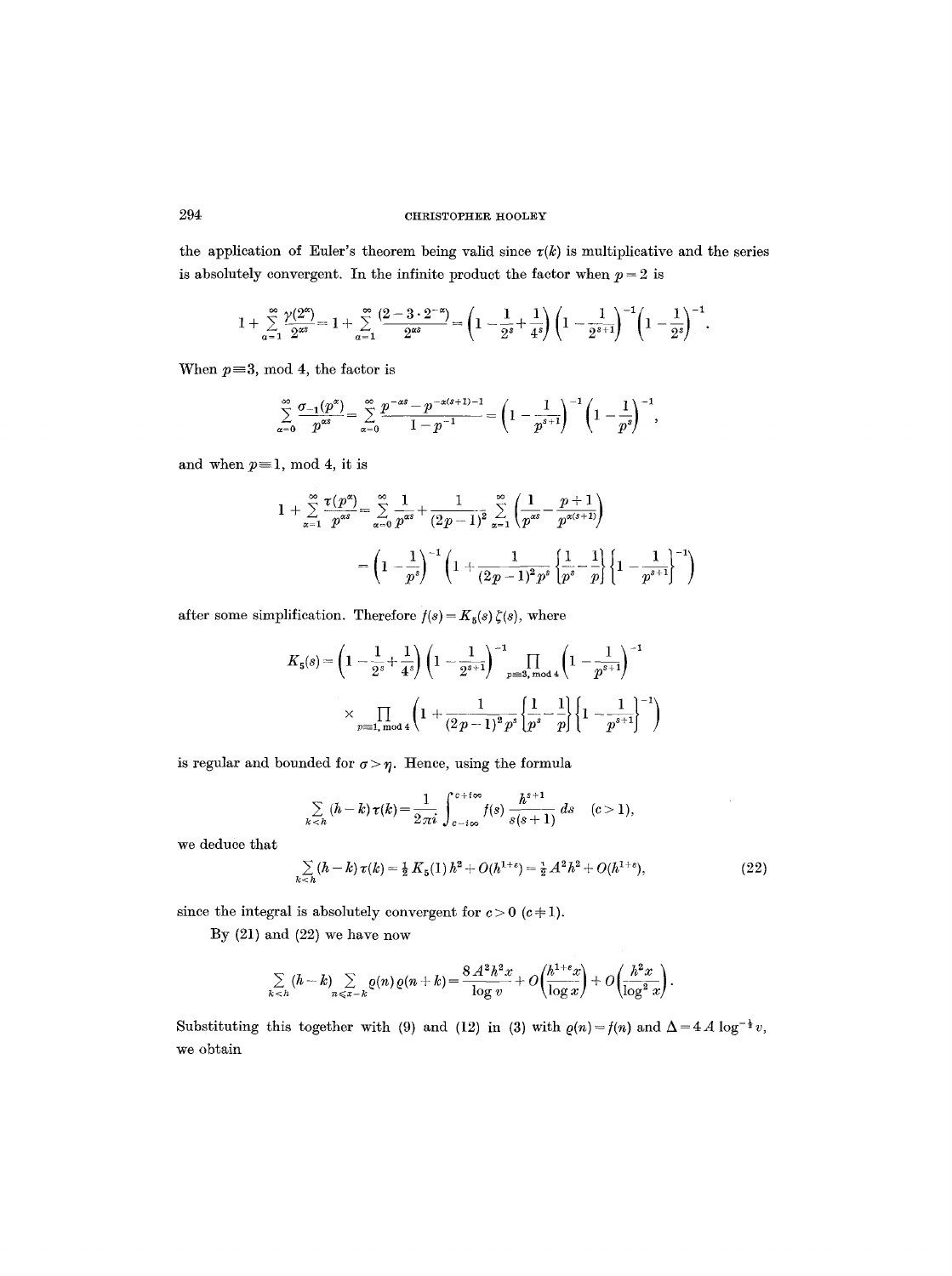$$
P(x,h) \le \frac{16 A^2 h^2 x}{\log v} - \frac{32 A^2 h^2 x}{\log v} + \frac{16 A^2 h^2 x}{\log v} + O\left(\frac{hx}{\log^{\frac{1}{2}} x}\right) + O\left(\frac{h^{1+\epsilon} x}{\log x}\right) + O\left(\frac{h^2 x}{\log^2 x}\right) + O\left(\frac{h^2 x}{\log^2 x}\right) + O\left(\frac{hx}{\log^{\frac{1}{2}} x}\right) + O\left(\frac{hx}{\log^{\frac{1}{2}} x}\right) + O\left(\frac{h^2 x}{\log^2 x}\right). \tag{23}
$$

which is the estimate required.

### **9. The distribution of the intervals**

The theorem on the intervals will follow from (8) and (23) according to the procedure used in [4]. Adopting a notation similar to that in the latter paper, we let  $N(x)$  be the number of intervals  $s_{n+1}-s_n$  of length l for which  $s_{n+1} \leq x$  and then let

$$
S_i^{(t)}(x) = N_1(x) + 2^t N_{t+1}(x) + 3^t N_{t+2}(x) + \ldots
$$

We let also  $\gamma$  be a real constant such that  $\gamma < 5/3$  and suppose for the time being, for ease in exposition, that  $\gamma > 1$  also. Then firstly, since  $s_{n+1} - s_n = O(x^{\frac{1}{2}})$  for  $s_{n+1} \leq x$  by [1], we have

$$
\sum_{l} N_{l}(x) l^{\nu} = \sum_{l < u_{1}} N_{l}(x) l^{\nu} + \sum_{u_{1} \leq l < u_{2}} N_{l}(x) l^{\nu} = \sum_{1} + \sum_{2}, \text{ say,}
$$
\n(24)

where  $u_1 = [\log^{\frac{1}{2}} x]$  and  $u_2 = [Bx^{\frac{1}{2}}]$  for some sufficiently large constant B. Next

$$
\Sigma_1 \leq u_1^{\gamma} \sum_i N_i(x) = O\left(\frac{u_1^{\gamma} x}{\log^{\frac{1}{2}} x}\right) = O(x \log^{\frac{1}{2}(\gamma - 1)} x). \tag{25}
$$

Furthermore, by partial summation,

$$
\Sigma_{2} = \sum_{u_{1} \leq l < u_{2}} (S_{l}^{(0)}(x) - S_{l+1}^{(0)}(x)) l^{\gamma} = O\left(u_{1}^{\gamma} S_{u_{1}}^{(0)}(x) + \sum_{u_{1} \leq l < u_{2}} S_{l}^{(0)}(x) l^{\gamma-1}\right)
$$
\n
$$
= O\left(u_{1}^{\gamma} S_{u_{1}}^{(0)}(x) + \sum_{u_{1} \leq l < u_{2}} (S_{l}^{(1)}(x) - S_{l+1}^{(1)}(x)) l^{\gamma-1}\right)
$$
\n
$$
= O(u_{1}^{\gamma} S_{u_{1}}^{(0)}(x)) + O(u_{1}^{\gamma-1} S_{u_{1}}^{(1)}(x)) + O\left(\sum_{u_{1} \leq l < u_{2}} S_{l}^{(1)} l^{\gamma-2}\right)
$$
\n
$$
= O(u_{1}^{\gamma} x \log^{-\frac{1}{2}} x) + O(u_{1}^{\gamma-1} x) + O\left(\sum_{u_{1} \leq l < u_{2}} S_{l}^{(1)} l^{\gamma-2}\right) = O(x \log^{\frac{1}{2}(\gamma-1)} x) + O(\Sigma_{3}), \text{ say, (26)}
$$

which completes the first stage of the estimation.

The sum  $\Sigma_3$  is written as

$$
\Sigma_3 = \sum_{u_1 \leqslant l < u_3} + \sum_{u_3 \leqslant l < u_2} = \Sigma_4 + \Sigma_5, \text{ say,} \tag{27}
$$

and then  $\Sigma_4$  and  $\Sigma_5$  are assessed through the estimates for P(x, h) and R(x, h), respectively. Setting  $h = l - 1$  in (3) we have

295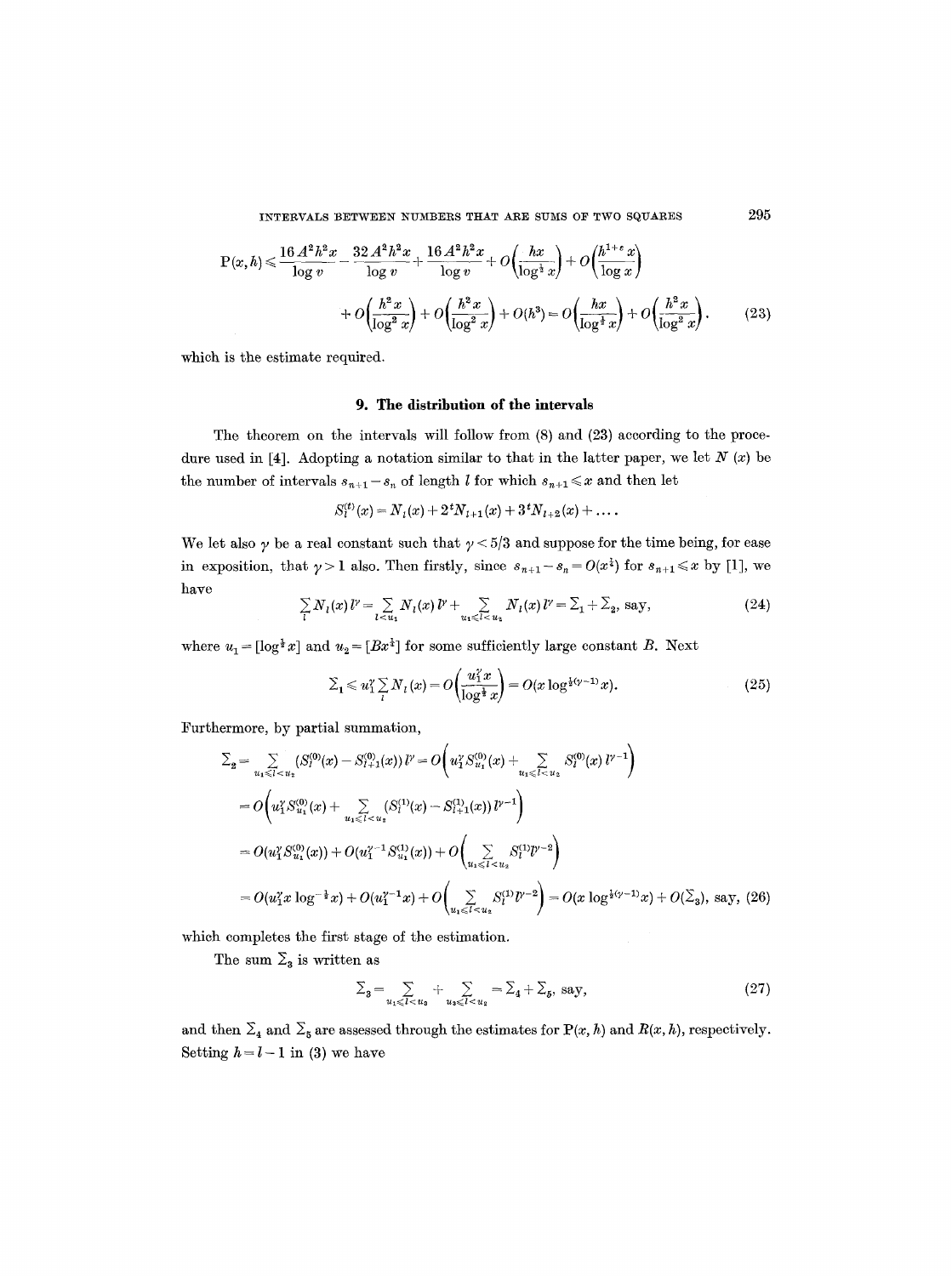$$
\frac{16\,A^2 (l-1)^2}{\log v} S^{(1)}_l(x)\!\leqslant\! \mathrm{P}(x,l-1),
$$

since regardless of the sign of  $t(n)$  we have  $\rho(n)=0$  when  $r(n)=0$ . Therefore, by (23),

$$
S_l^{(1)}(x) = O\left(\frac{x \log^{\frac{1}{2}} x}{l}\right) + O\left(\frac{x}{\log x}\right). \tag{28}
$$

Similarly we infer from (3) that

$$
\pi^2(l-1)^2\,S^{(1)}_l(x)\leqslant R(x,l-1)
$$

and hence from (8) that

$$
S_l^{(1)}(x) = O\left(\frac{x \log x}{l}\right) + O\left(\frac{x \log^2 2l}{l}\right) + O(x^{\frac{5}{6}+\epsilon}).\tag{29}
$$

From (28) we have

$$
\Sigma_4 = \left( Ox \log^{\frac{1}{2}} x \sum_{l \geq u_1} l^{v-3} \right) + O\left( \frac{x}{\log x} \sum_{l < u_3} l^{v-2} \right) = O(x \log^{\frac{1}{2}(v-1)} x) + O(xu_3^{v-1} \log^{-1} x). \tag{30}
$$

Also, from (29),

$$
\Sigma_5 = O\left(x \log x \sum_{l \ge u_3} l^{\gamma - 3}\right) + O\left(x \sum_{l=1}^{\infty} l^{\gamma - 3} \log 2l\right) + O\left(x^{\frac{5}{6} + \epsilon} \sum_{l < u_3} l^{\gamma - 2}\right) \\
= O(xu_3^{\gamma - 2} \log x) + O(x) + O(x^{\frac{5}{6} + \frac{1}{4} \gamma - 1) + \epsilon}) = O(xu_3^{\gamma - 2} \log x) + O(x),
$$

since  $\gamma$  < 5/3. Then, by this, (24), (25), (26), (27), and (30), it follows that

$$
\sum_{l} N_{l}(x) l^{\gamma} = O(x \log^{1/\gamma-1} x) + O(xu_3^{\gamma-1} \log^{-1} x) + O(xu_3^{\gamma-2} \log x),
$$

Hence, by choosing  $u_3$  so that  $xu_3^{y-1} \log^{-1} x = xu_3^{y-2} \log x$  with the consequence that both  $u_3 = \log^2 x$  and the condition  $u_1 < u_2 < u_3$  is satisfied, we have

$$
\sum_l N_l(x) l^{\gamma} = O(x \log^{\frac{1}{4}(\gamma-1)} x) + O(x \log^{2\gamma-3} x) = O(x \log^{\frac{1}{4}(\gamma-1)} x),
$$

since  $\gamma$  < 5/3. It is appropriate at this point to remark that the upper limit 5/3 for  $\gamma$  is of crucial importance for two independent reasons in the above argument.

We therefore infer at once the following theorem for the case  $\gamma > 1$ , the extension to the case  $0 \le \gamma \le 1$  being made through the obvious special cases  $\gamma = 0$  and  $\gamma = 1$  and an application of Hölder's inequality.

**THEOREM.** Let  $s_1, s_2, \ldots, s_n, \ldots$  be in ascending order the numbers that are equal to a *sum of two squares. Then, for*  $0 \le \gamma \le 5/3$ , *we have as*  $x \to \infty$ 

$$
\sum_{s_{n+1}\leq x} (s_{n+1}-s_n)^{\gamma} = O(x \log^{\frac{1}{2}(\gamma-1)} x).
$$